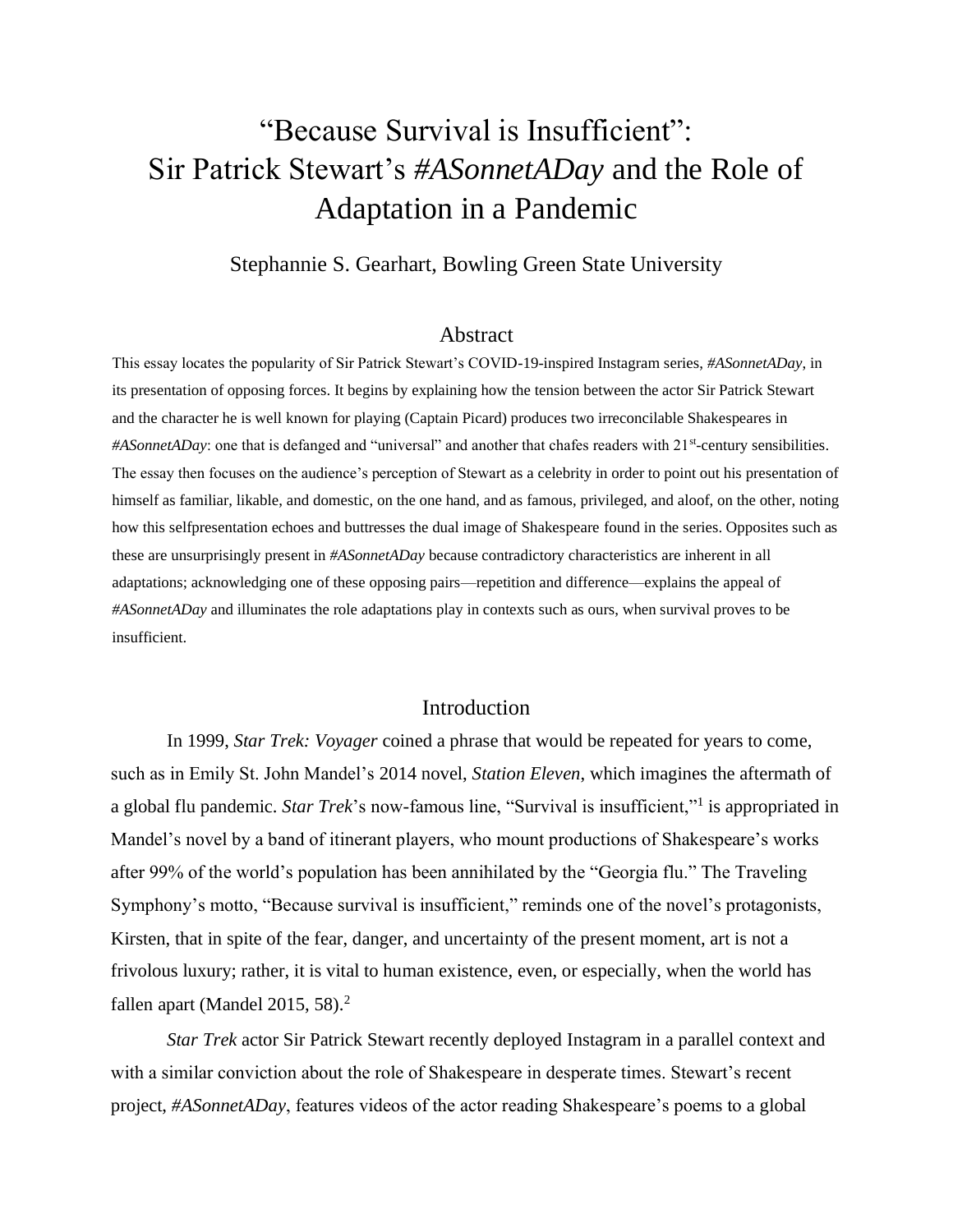audience beginning on 21 March 2020, during the COVID-19 pandemic-induced lockdown, and continuing through 3 October 2020. The series was surprisingly popular, with individual posts typically receiving hundreds of thousands of viewings and scores of comments.

To explore why this performance of Shakespeare appealed to so many during lockdown, I will examine how the tension between the actor Sir Patrick Stewart and the character he is known for playing (Captain Picard) produces two irreconcilable Shakespeares in *#ASonnetADay*: one that is defanged and "universal" and another that chafes readers with 21<sup>st</sup>-century sensibilities. I then focus on the audience's perception of Stewart as a celebrity in order to point out his presentation of himself as familiar, likable, and domestic, on the one hand, and as famous, privileged, and aloof on the other, noting how this self-presentation echoes and buttresses the dual image of Shakespeare found in the series. Opposites such as these are unsurprisingly present in *#ASonnetADay*, I argue, because contradictory characteristics are inherent in all adaptations; acknowledging one of these opposing pairs—repetition and difference—explains the appeal of *#ASonnetADay* and illuminates the role adaptations play in contexts such as ours, when survival proves to be insufficient.

# SirPatStew and/vs. Captain Picard

"Engagest!" jonsonphotography, response to Sonnet 1 (*#ASonnetADay*, 22 March 2020)

"These are like having Picard quoting on the bridge but SO MUCH BETTER.  $\blacktriangledown \blacktriangledown \blacktriangledown \blacktriangledown$ ." victoriousvelez, response to Sonnet 83 (*#ASonnetADay*, 15 July 2020)

Marvin Carlson uses the term "ghosting" to describe the moment when the audience is presented "the identical thing they have encountered before, although now in a somewhat different context," such as when an actor carries with them the roles they have previously played:

> The recycled body of an actor, already a complex bearer of semiotic messages, will almost inevitably in a new role evoke the ghost or ghosts of previous roles if they have made any impression whatever on the audience, a phenomenon that often colors and indeed may dominate the reception process. (Carlson 2003, 7, 8)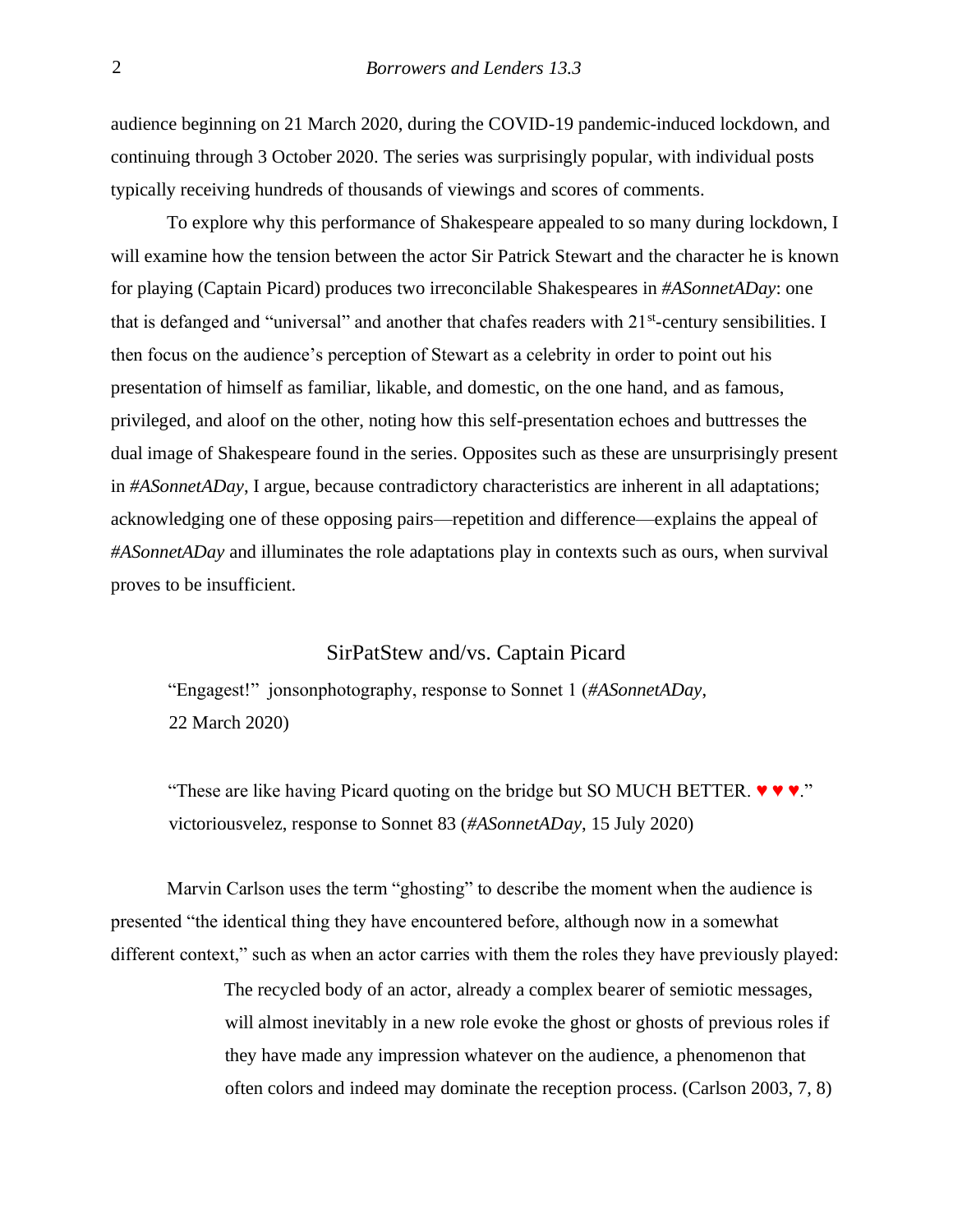More specifically, an actor might be haunted by three sometimes contradictory factors: (1) previous actors' interpretations of a role the actor is now performing; (2) the previous role(s) the actor has performed; (3) "knowledge or assumptions about the actor's life outside the theatre" (Carlson 2003, 85). In the case of *#ASonnetADay*, Stewart is haunted by the second and third factors.

Stewart's "impression [. . .] on the audience" prior to *#ASonnetADay* is significant to "the reception process" of this adaptation and is intimately tied to Shakespeare. The actor became a member of the Royal Shakespeare Company in 1966 and first appeared as the Bard-loving Jean-Luc Picard in the *Star Trek* series in 1987. Although the Instagram audience does not usually mention his RSC years, it does frequently refer to Stewart as "Picard." The first season of *Picard*, a series that itself has been variously billed as a "reboot" (Bianculli 2020), "spin-off" (Sepinwall 2020), and "extension" (Salkowitz 2020) of the *Star Trek* franchise, aired from 23 January 2020 to 26 March 2020 on CBS. As a result, Jean-Luc Picard, who had not been on screen since 2002, was fresh in viewers' minds. Additionally, as Carlson suggests, an actor's previous roles can leave a deep impression on an audience and become the lens through which they view the actor in their current performance.

In *#ASonnetADay*, the ghost of Picard haunts Stewart and influences the message viewers receive about Shakespeare. Stewart's role as the French captain with an English accent, who sipped Earl Grey tea, loved Gilbert and Sullivan, and frequently referenced Shakespeare, began in the television series *Star Trek: The Next Generation* (*TNG*) in the late 1980s, and concluded with the full-length feature film *Star Trek: Nemesis* (2002)*.* Picard's and, more generally, *Star Trek*'s relationship to Shakespeare has garnered attention among scholars, even if they disagree on the effects of pairing the early modern playwright with the popular sci-fi series.<sup>3</sup> Rather than rehearse those arguments here, I would like to highlight a few key points concerning the Picard-Shakespeare relationship that influence the presentation of Shakespeare in *#ASonnetADay*, particularly for what Linda Hutcheon has called the "knowing" audience (Hutcheon 2013, 120). The intersections between Picard and Shakespeare—in particular the presence of a Shakespeare text and the question of Shakespeare as a "universal" author—produce a conflicting image of Shakespeare in *#ASonnetADay*.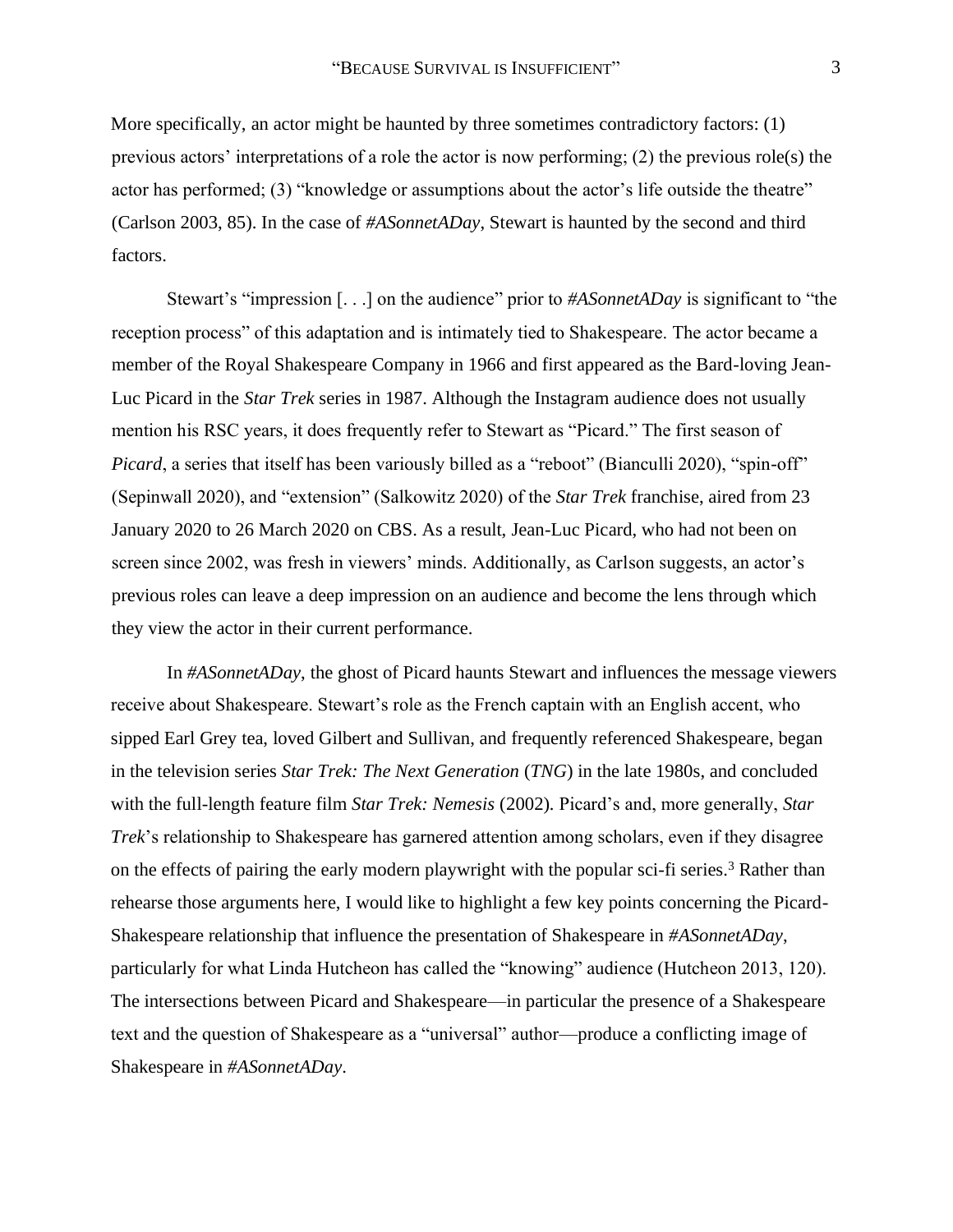In *TNG*, Picard kept a hardcover edition of *The Globe Illustrated Shakespeare: The Complete Works* in a glass case in his Ready Room near the door; the book is often featured in scenes filmed in this setting, even if it is not directly part of the action, and thus is closely associated with the captain. By contrast, in his Instagram posts, Stewart relies on the paperback Folger Shakespeare Library edition of Shakespeare's *Sonnets and Poems*. Thus, while "Picard's Shakespeare is the transcendental author of the antique book in the museum-quality glass case, which lacks only a 'Don't Touch' sign to further protect Shakespeare as a static and rigid cultural commodity" (Hagarty 1995, 56), Stewart's Shakespeare is accessible, both physically and intellectually. The actor introduces the text as "an American edition of the sonnets" with helpful editorial notes, some of which he occasionally reads to viewers (*#ASonnetADay*, 6 April 2020). Further demonstrating the accessibility of the *Sonnets*, Stewart often casually folds back the pages of the relatively lightweight book when reading from it while appearing to be offering the book to viewers—an image that stands in contrast to the heavy tome that Picard clutches to his chest in *TNG* when it is not under lock and key (figs. 1 and 2).





*Figure 1. Stewart as Jean-Luc Picard in* Star Trek: The Next Generation *protecting his hardback* 

The Globe Illustrated Shakespeare *(*TNG*, "Hide and Q").* 

*Figure 2. Stewart appearing to offer viewers the Folger Shakespeare Library paperback edition of* Shakespeare's Sonnets and Poems *in* #ASonnetADay *(15 May 2020).*

The follow-up series *Picard* provides viewers a glimpse of the lead character's much prized *Globe Illustrated Shakespeare* in Picard's private vault at the Starfleet Archives. In the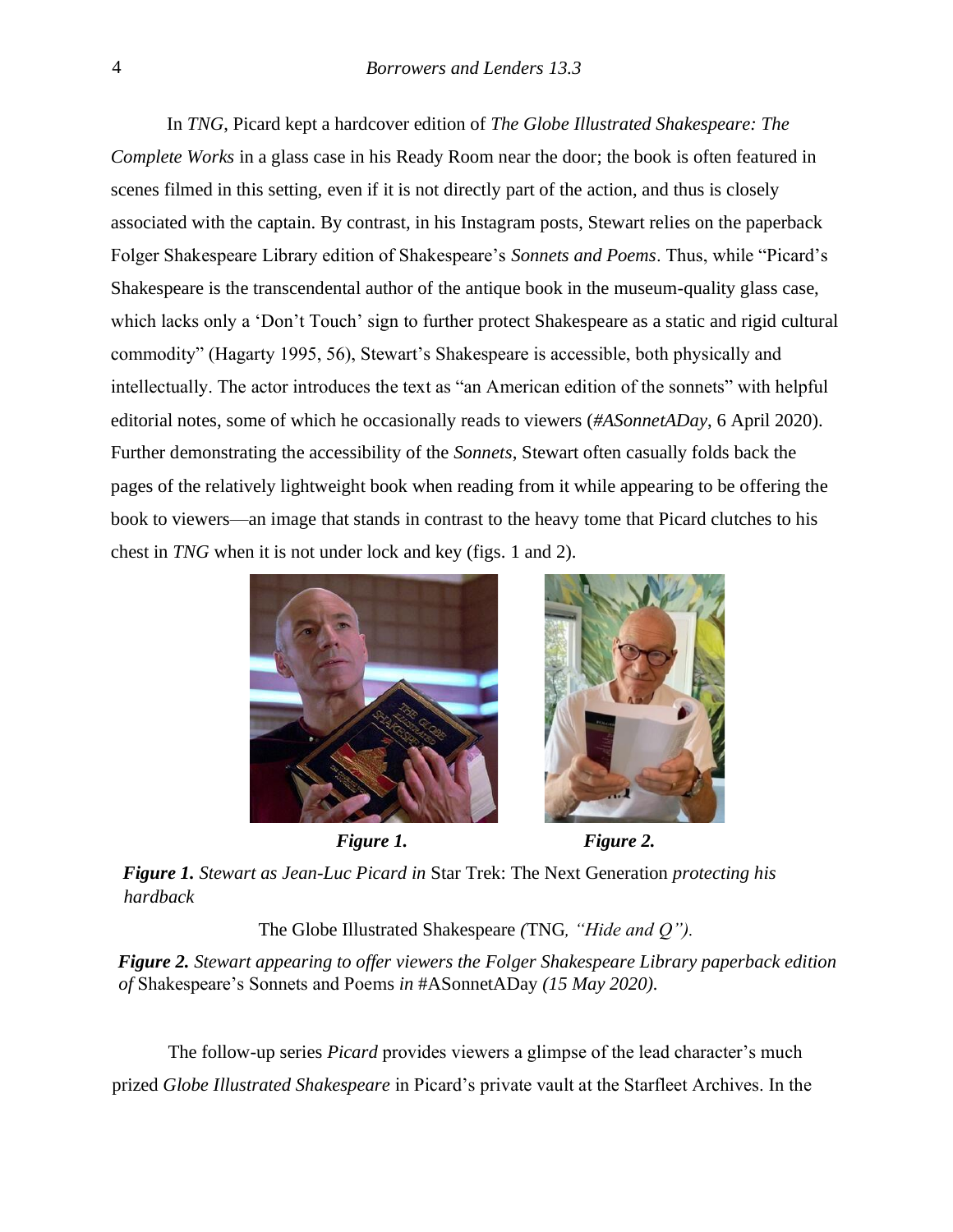series' inaugural episode, "Remembrance," the camera reveals the text while panning over the room's contents, indicating that it is an item of value to Picard and implying that the captain notices it when he enters the room. Thus, while presenting Shakespeare as accessible to all who tune in to his Instagram videos, Stewart is simultaneously haunted by an older, more exclusive version of Shakespeare associated with his character, Picard. This Shakespeare is locked down even more tightly than he had been in the Ready Room, as he is now stored in a vault that only Picard has the authority to enter.

In the final episode of its first season, Picard reinforces this conservative vision of Shakespeare and reiterates the notion that survival alone is insufficient. While fulfilling a promise to unplug Data's memory in order to end his existence, Picard solemnly recites lines from *The Tempest*: "We are such stuff / As dreams are made on, and our little life / Is rounded with a sleep" (4.1.156-8). Data's request to die is borne of his desire to experience life as humans do, with a finite existence. Earlier, in *TNG*, the android was on a quest to understand humanity; one of the central ways in which he did this was to study Shakespeare under Picard's tutelage. As Brandon Christopher has noted, *TNG* presents Data pursuing "the double, and apparently inextricable, processes of learning Shakespeare and learning humanness" (Christopher 2019, 236). Picard confirms this when he tells Data, "you're here to learn about the human condition and there is no better way of doing that than by embracing Shakespeare" (*TNG*, "The Defector"). To this end, Picard directs the android in *Henry V* in "The Defector" (1990) and in *The Tempest* in "Emergence" (1994); throughout the series, he also gifts Data copies of *The Sonnets* and *Hamlet*. In *Picard*, confirmation that Data has achieved his goal comes when the captain recites Shakespeare while Data is shown aging and dying, as humans do. Simultaneously, the show confirms that Shakespeare speaks unproblematically to all who encounter him and is unsullied by time, place, or identity politics.

The ghosting that occurs in *#ASonnetADay* reveals tension between the conservative vision of a Shakespeare who is a "static and rigid cultural commodity" (Hegarty 1995, 56) and the more culturally attuned image of a playwright whose politics warrant questioning. The friction between these two Shakespeares is clearest when Stewart elects to skip certain poems because his 21<sup>st</sup> century sensibilities are at odds with Shakespeare's early modern values. When Stewart is expected to read Sonnet 9 ("Is it for fear to wet a widow's eye"), for example, the actor declines to recite this poem, announcing to viewers, "Well, I'm going to do Sonnet 10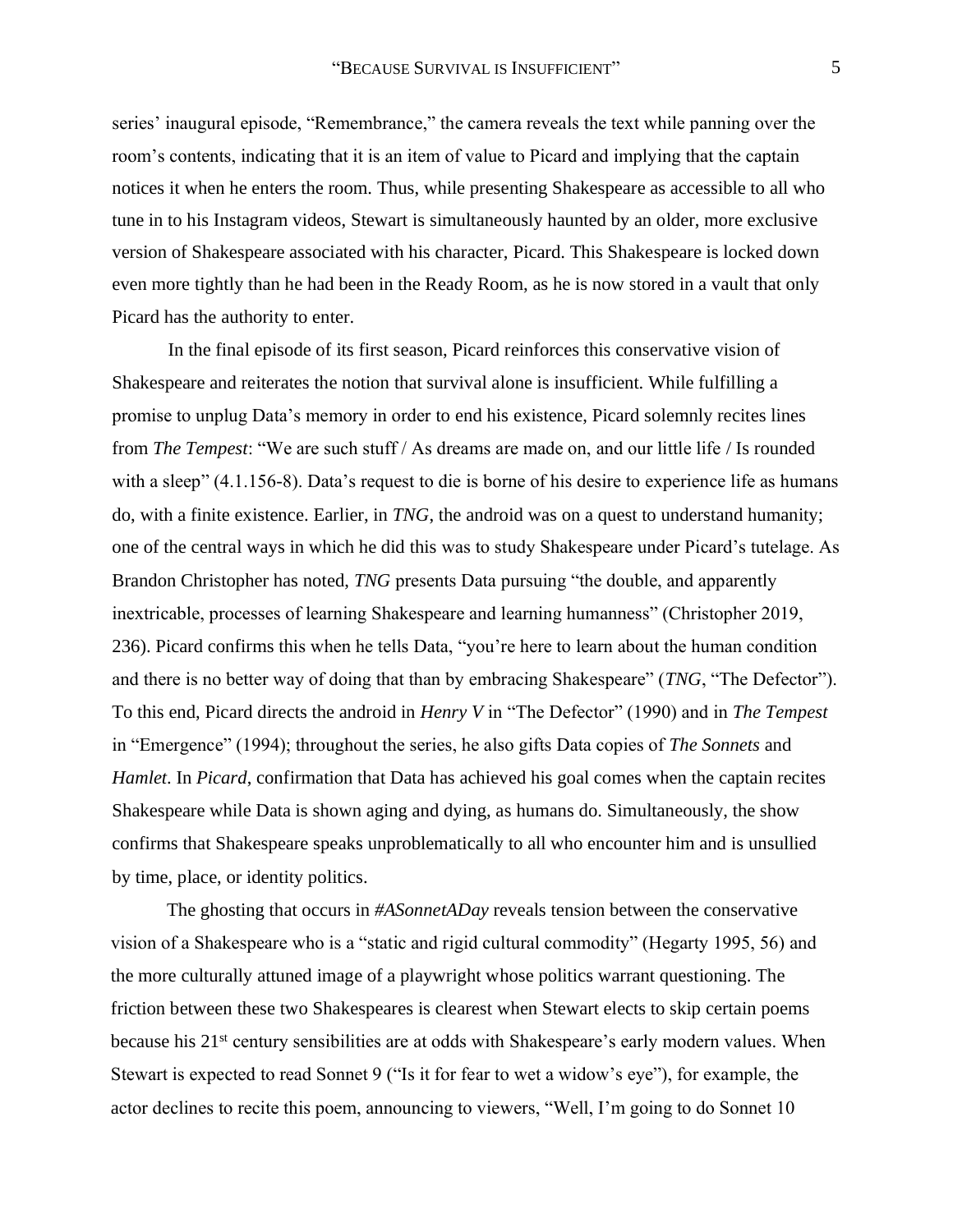because I don't like Sonnet 9. Now, you can read it yourselves and make that decision but I—I found it offensive, so I'm not going to do it because nobody's going to make me" (*#ASonnetADay*, 29 March 2020). Shortly following this, when viewers were expecting to hear Sonnet 20 ("A woman's face with Nature's own hand painted"), Stewart offers more explanation for his refusal to deliver this poem, though the implication is that the politics in Sonnet 9 were similarly unsavory to those here:

> So, after several hours of looking at Sonnet 20, I'm going to pass on this one too because it makes me quite uncomfortable. There is an issue of how he [i.e., Shakespeare] writes about women that I don't like, so I don't have to say it because nobody can make me. (*#ASonnetADay*, 8 April 2020)

In asserting that no one can compel him to read certain poems, Stewart shapes his audience's image of Shakespeare and of himself. He refuses to speak the poet's words because, to him, doing so would be equivalent to promoting Shakespeare's politics, which are in conflict with his own.<sup>4</sup> Identifying some poems as unworthy of airtime, Stewart (the man) tells viewers that Shakespeare does not always express the universal human condition, even if Picard (the character) claims otherwise.

Yet, even as Stewart resists Shakespeare's outdated values, he embraces the poet's relevance to the current moment, observing, "Sometimes what Shakespeare writes can sound extraordinarily contemporary as if he wrote it yesterday" (*#ASonnetADay*, 23 July 2020). Though he finds Sonnet 120 to be "dark, and, it seems to me, very bitter and harsh," Stewart comments that it includes "phrases which sound very, very modern." He then assures viewers, "You'll recognize them when they come up" (*#ASonnetADay*, 23 August 2020). Here and elsewhere in the series, Stewart makes the point that Shakespeare sounds like us; he underscores this by ending one recording saying "William Shakespeare's Sonnets, 2020" (#ASonnetADay, 23 July 2020), making the actor seem like Picard by implying that the Bard speaks unproblematically to us today. This association with Picard is reinforced by fellow actor Jonathan Frakes when he praises Stewart's reading of the "contemporary" sounding Sonnet 91 ("Some glory in their birth, some in their skill") as "Delightful" (*#ASonnetADay*, 23 July 2020). Frakes played William Riker, the Starfleet captain's second in command, so seeing Frakes means the viewers also see Riker, which, in turn, encourages them to see Stewart as Picard. Thus,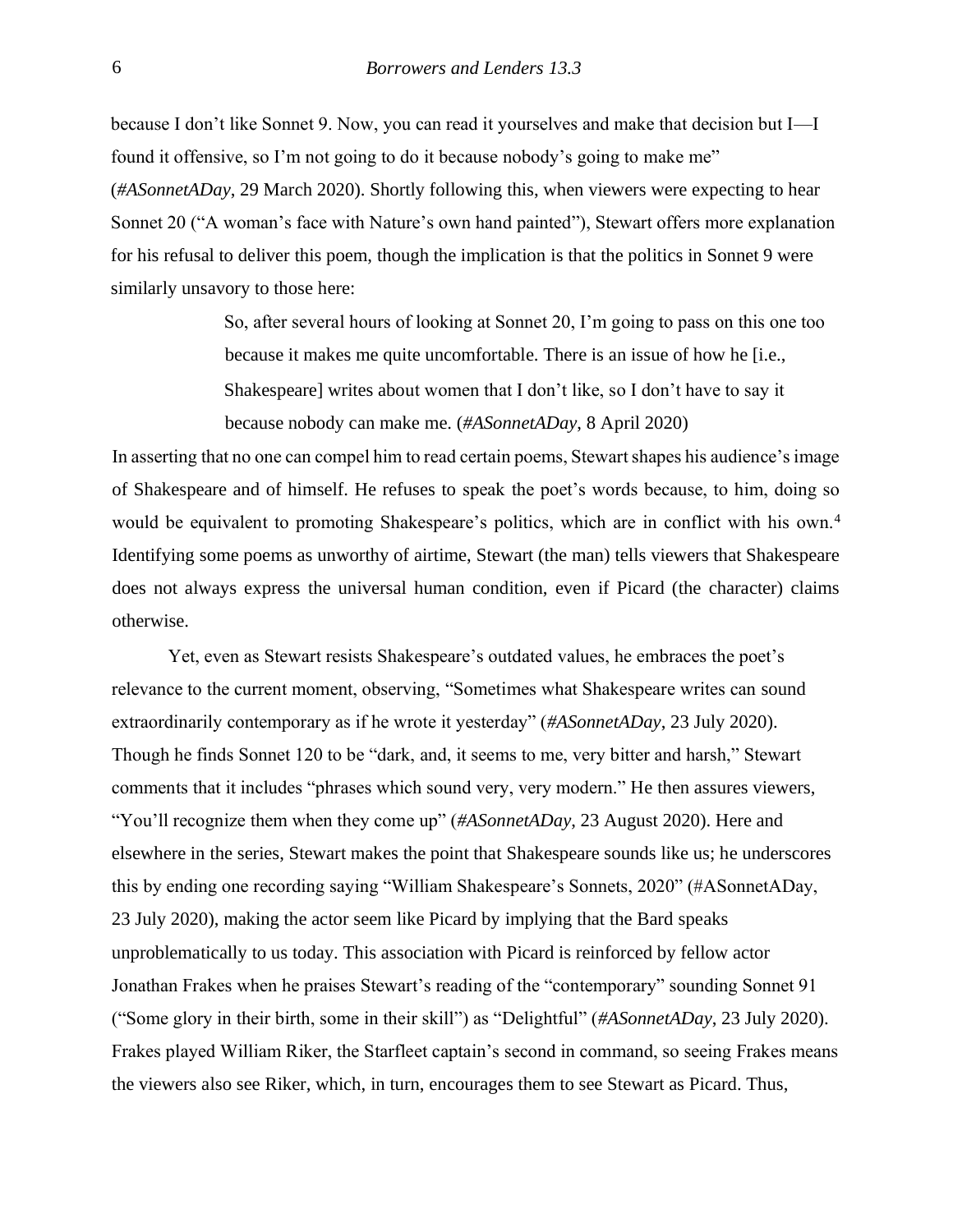Frakes' appearance here intensifies the haunting of *#ASonnetADay* by Picard and seems to confirm its message that Shakespeare is universal.

Though it might seem that because a major mainstream network (CBS) carried *Star Trek* and now *Picard* while Stewart's Instagram feed is privately-run—and so not subject to the financial gamble of a television series—two distinct Shakespeares were bound to emerge from Stewart's performances. To attract the biggest audience, CBS would want an inoffensive Shakespeare, one who could be called on to connect the universe without incident. By contrast, Stewart, as an individual, is welcome to promote whatever politics he pleases. This contrast, while accurate to a degree, overlooks two significant points. First, as Stewart himself and others have observed, *TNG* was an optimistic show; it imagined a "humanist future in which issues like poverty, race and class have long been sorted out, and conflicts are more often resolved through negotiation and problemsolving than at the point of a phaser pistol" (Holloway 2020, np). *Picard*, by contrast, is darker, as Stewart has remarked:

> In a way, the world of 'Next Generation' had been too perfect and too protected [. . .] It was the Enterprise. It was a safe world of respect and communication and care and, sometimes, fun. In 'Picard,' the Federation—a union of planets bonded by shared democratic values—has taken an isolationist turn. [. . . *Picard*] was me responding to the world of Brexit and Trump. (qtd in Holloway 2020, np)

Because Stewart's personal politics were influential on the development of *Picard*, there is not an easy separation to be made between the private (Instagram) and the public (CBS). Rather, in the show, Stewart's left-leaning criticism of world politics comes in contact with a Shakespeare akin to the Shakespeare of *TNG*—the one under lock and key, meant to convey a universal humanity. This conservative vision of Shakespeare haunts *#ASonnetADay* because the ghost of Picard makes it so. When *#ASonnetADay's* viewers see the character Picard as they look at Stewart, Shakespeare becomes a high culture, apolitical unifier of the cosmos, and Stewart is thus, as one viewer puts it a "beacon of humanity" for performing his work.<sup>5</sup> When, on the other hand, viewers see Stewart the man as they look at him, Shakespeare becomes "an author that you get to wrestle with as opposed to submitting to" (Thompson 2019, np).<sup>6</sup> Due to ghosting, these two irreconcilable Shakespeares appear simultaneously in *#ASonnetADay* and direct us to Stewart's own dualistic presentation of himself in the series.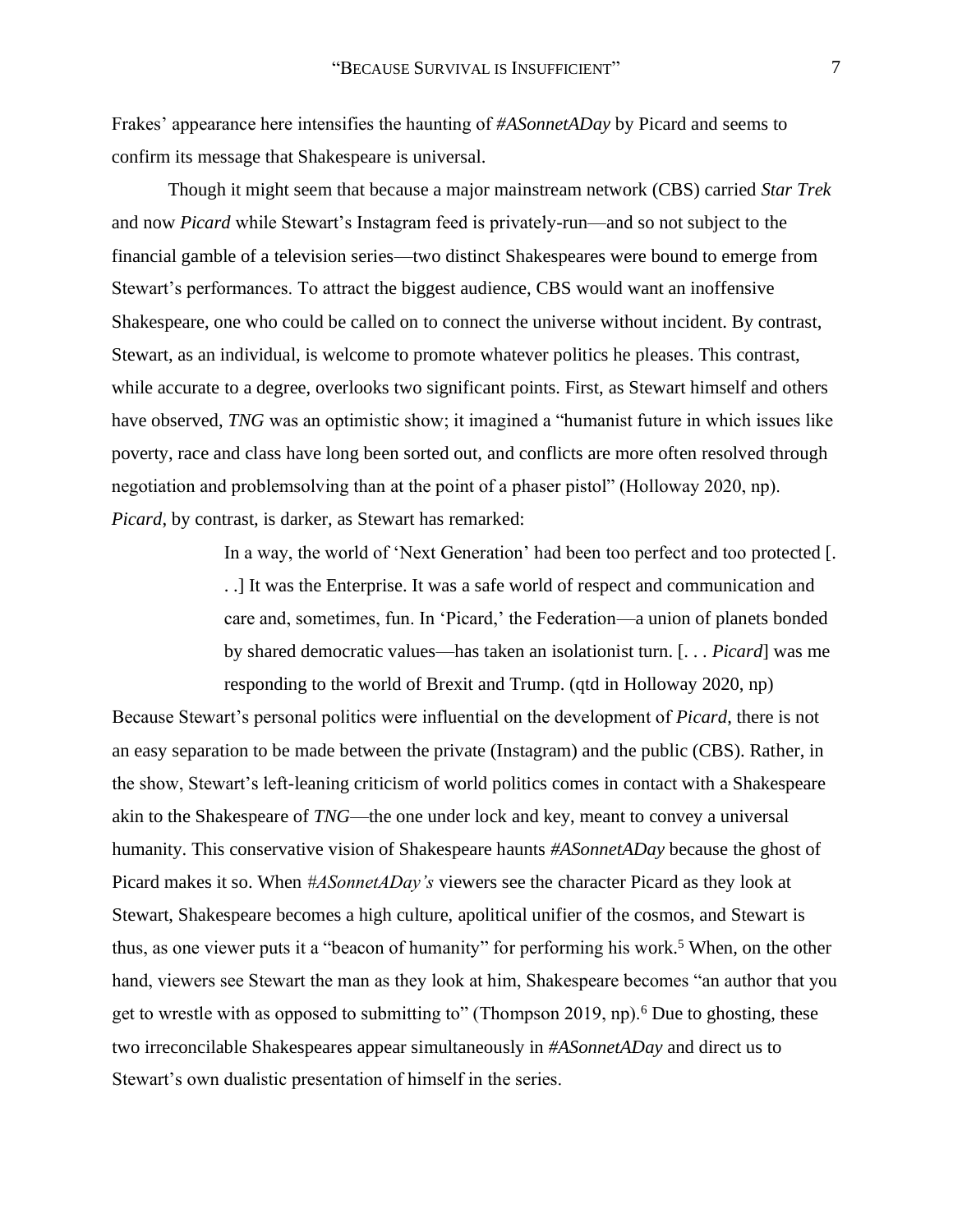"I hope my hat is not too much of a distraction"

The pandemic that inspired *#ASonnetADay* offered fans a new perspective on celebrities, Stewart included. As Ann Larabee has observed, the COVID-19 lockdown intensified the potential for perceived intimacy between the famous and their fans:

> Glimpses into celebrities' private lives, including their habitations, are essential to feelings of intimacy and kinship with them. [. . .] In a disaster where massive numbers of people, worldwide, are forced to stay indoors, this display of domesticity is riveting. As people meet online, newly revealing their own domestic spaces for work and play, celebrities' domestic spaces are screen openings among many such openings. As celebrities are seen going about their daily lives, they perform among many ordinary performances and in relation to them. The contrast of their strange lives to the ordinary could never be more pronounced. (Larabee 2020, 257)

Sometimes, the contrast revealed in celebs' videos is not welcome to the average viewer; Larabee notes that a post from J Lo showing her family frolicking around a pool during lockdown was not received well by those whose financial security was threatened by stay-athome orders. Thus, concludes Larabee, "celebrity culture [...] is now most appreciated as a romanticized, benign, soothing domesticity. This domesticity [however] must be eccentric enough to offset the potential arrogance, aloofness, and estrangement of wealth and cultural power" (Larabee 2020, 259). With this in mind, what image of domesticity do viewers get from Stewart's posts? Does he manage to communicate a persona that is "eccentric enough" to keep viewers from feeling distanced from him due to his wealth and security? How does the image of Stewart as either familiar, likeable, and domestic or as distant, aloof, and privileged affect the image of Shakespeare that emerges from *#ASonnetADay*?

Cultivating a relationship with his audience by addressing them directly with a "Hello" or "Hi," Stewart makes them feel as though he is familiar with them. This effect is most pronounced when, after having not posted for nearly six weeks, he reestablishes a bond with his audience by confessing to them, "I have missed our sonnet sessions" (*#ASonnetADay*, 30 June 2020). Stewart's use of the word "our" leads viewers to feel as though their personal relationship with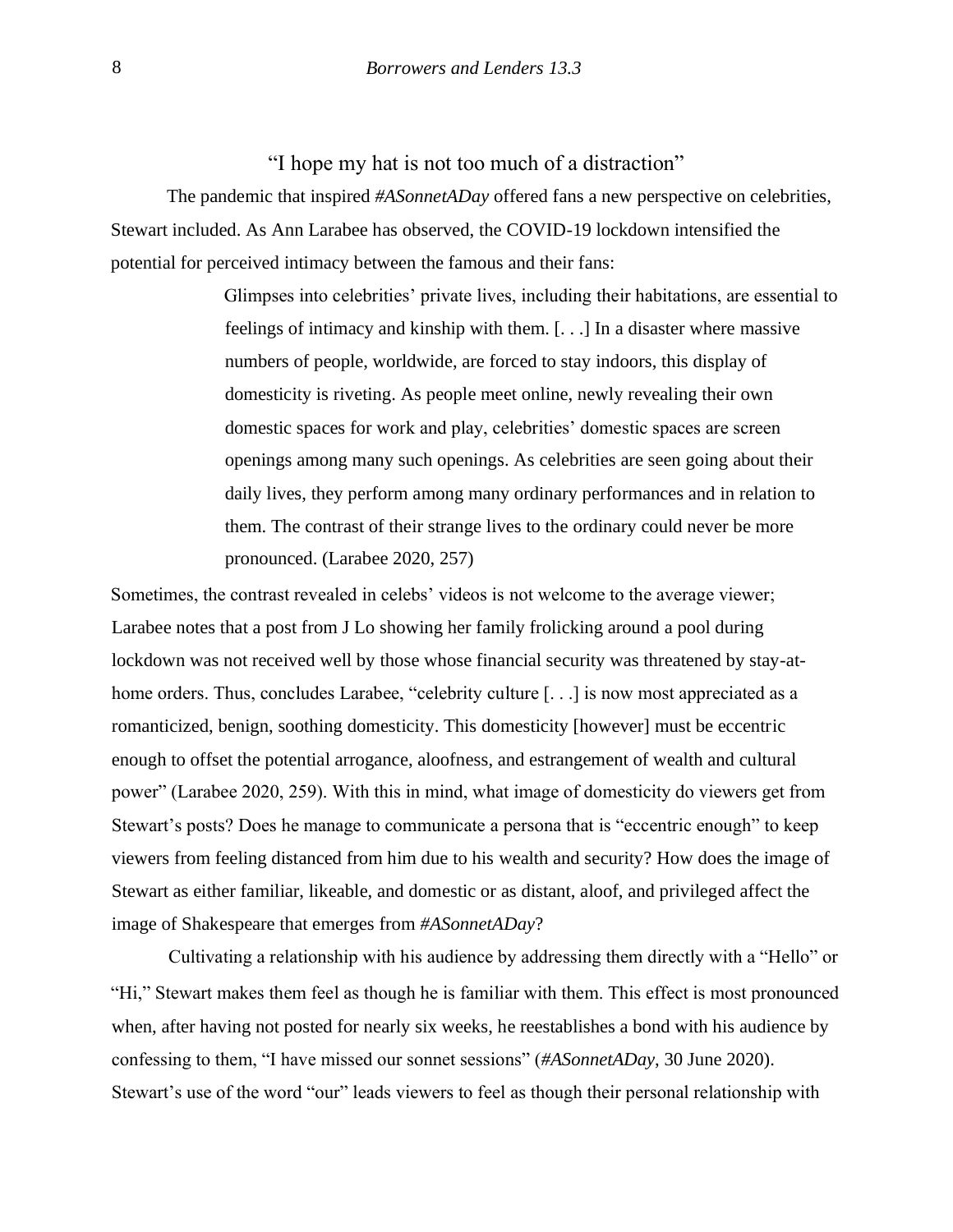the actor has been reestablished as he speaks of a shared experience he has with them. Their hope for feelings of friendship and intimacy is solidified with Stewart's closing promise to "See you tomorrow"— something viewers had been hoping to hear for weeks (*#ASonnetADay*, 30 June 2020).

Stewart further establishes closeness with his audience by presenting himself as an engaged yet fallible and opinionated reader. When Stewart resists reading Sonnet 9, as mentioned above, one viewer, tommiestorer, lovingly creates a hashtag for Stewart's commentary: "@sirpatstew YOU CRACK ME UP!! Love that we're getting to see you 'unfiltered' along with hearing these beautiful poems. #youcantmakeme" (*#ASonnetADay*, 29 March 2020). This "unfiltered" Stewart also appears when he makes mistakes while reading. After having to start Sonnet 15 ("When I consider everything that grows") twice because of his error in reading it, he looks at the camera and asks, "Was that okay?" Although it is unclear whether the question is directed toward his wife, Sunny, who films him, or toward the viewers, commenters took it upon themselves to answer him. vampiree143, for one, assured him, "It was perfection! Showing you aren't perfect is the best perfection I know! Thank you for showing you are human and make mistakes . . . hugs!" (*#ASonnetADay*, 3 April 2020).

Stewart's imperfections further lead to a closeness with viewers when he grants them the authority to perform the poems themselves. For example, he describes Sonnet 83 ("I never saw that you did painting need") as "really hard," and tells viewers, "Have a go yourself. I'm sure you can do better than I will do." He then proceeds to make mistakes while reading the sonnet, pronouncing "lives" in line 13 as if it means 'more than one life' rather than 'survives' and later tripping over line 12, reading "I bring a tomb" instead of "and bring a tomb." After the second mistake, he breathes a sigh and takes comfort in the fact that there are only "two more lines" remaining in the poem (*#ASonnetADay*, 15 July 2020). Electing not to edit or rerecord videos that bear witness to his errors leads viewers to see Stewart as any other struggling reader rather than as an authority figure who has the last word on Shakespeare. By presenting the sonnets as challenging, even to experts like Stewart, the actor endears himself to his viewers.

Alongside comments about the difficulty of the sonnets, Stewart offers literary lessons in plain language, which results in making both the actor and the poet accessible to a wide audience. He sometimes offers helpful context for the sonnets, noting, for example, that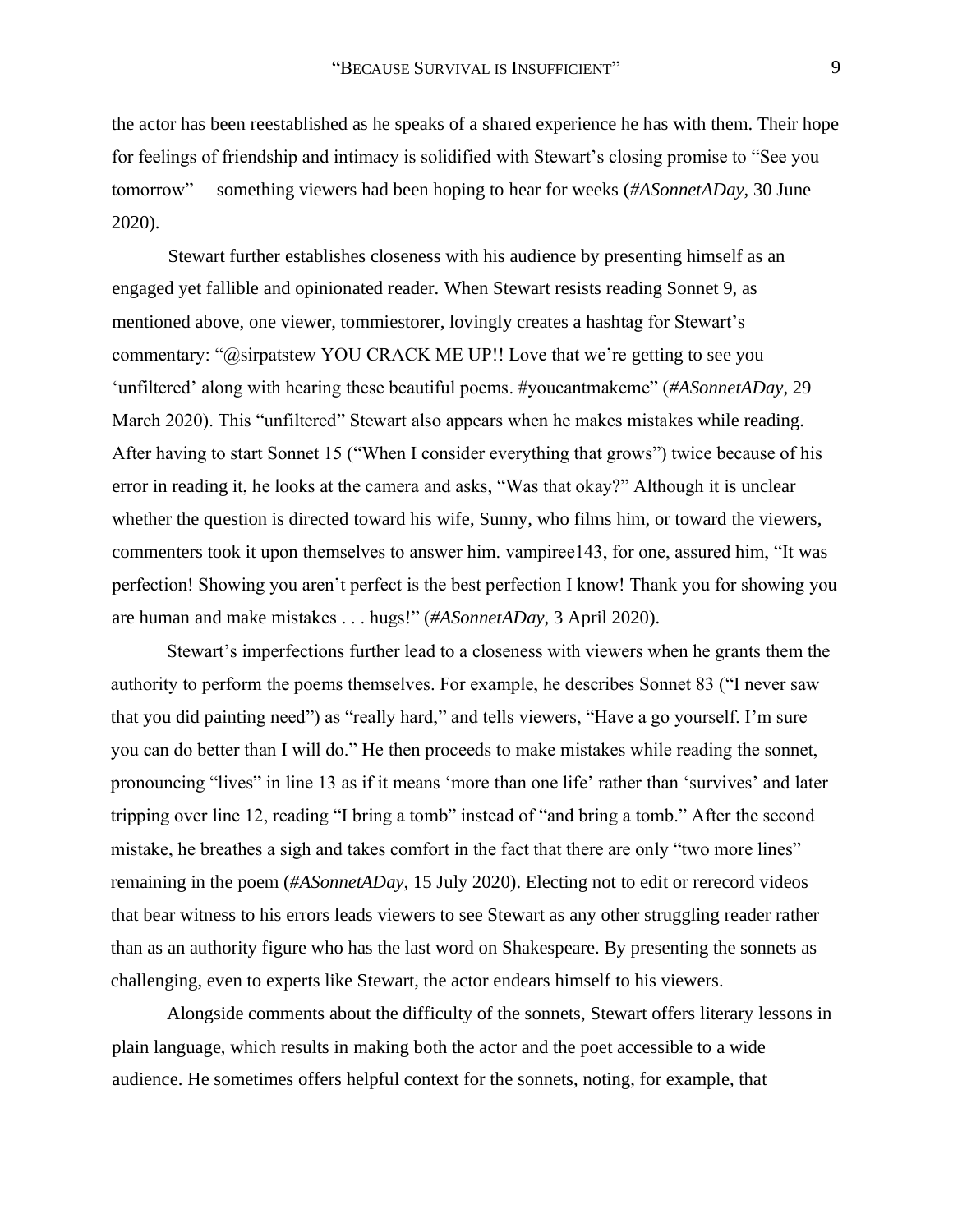beginning at Sonnet 127 ("In the old age black was not counted fair") the subject of the poems switches from the young man to the Dark Lady (*#ASonnetADay,* 9 September 2020). Elsewhere he defines words, often at his wife's request—such as when she inquires about the meaning of "quietus"– making it feel as if any viewer could ask him about Shakespeare's vocabulary and he would kindly answer them (*#ASonnetADay*, 29 August 2020). Stewart also offers casual (albeit superficial) commentary on the poems. Regarding the narrator of Sonnet 83 ("I never saw that you did painting need"), he concludes, "He's angry. He's really pissed off" (*#ASonnetADay*, 15 July 2020). He judges Sonnet 141 ("In faith, I do not love thee with mine eyes") to be a "Good sonnet. Strong. Good" (*#ASonnetADay*, 13 September 2020). He advises readers that the sonnets "get very good toward the end" of the sequence (*#ASonnetADay*, 25 September 2020), which, for him, seems to be because at Sonnet 149 the poems "get darker and darker and darker" (#ASonnetADay, 26 September 2020). Even though academics might challenge the rigor of Stewart's analysis, audiences received his commentary positively, perhaps because it was not bogged down in heady explanation.

The intimacy Stewart establishes through his greetings, errors, and literary criticism is buttressed by the seemingly quotidian nature of his life. Pets, for example, feature in *#ASonnetADay* and showcase Stewart's domestic side. When his neighbor's cat joins him at the start of one recording, for instance, Stewart asks his wife for the cat's name (Glen) while he climbs into Stewart's lap (*#ASonnetADay*, 27 April 2020). When Glen wanders off, Stewart jokingly concludes that the animal dislikes this particular poem. Unscripted and unedited encounters such as this lead viewers to feel that they are getting the "real" day-to-day Stewart in his posts. Later in the series, Zoe, Stewart's newly adopted Pitbull, further illustrates this sense of the "everyday" when she appears in multiple posts, alternately panting, begging for attention, or lying on a blanket-covered couch while being baby-talked to by an off-screen Sunny, who frequently zooms in on the animal. Sunny's amateur cinematography and unedited videos resemble our own unpolished, spur-of-themoment iPhone movies, and offer further proof that the couple is like any other we might know. The husband and wife routinely joke with each other and exchange comments that are genial and ordinary, such as when they are on vacation at Mono lake and complain about how "buggy" it is outside (*#ASonnetADay*, 6 July 2020). Occasionally, they show the cracks in their domestic bliss, such as when Sunny tells him to adjust his reading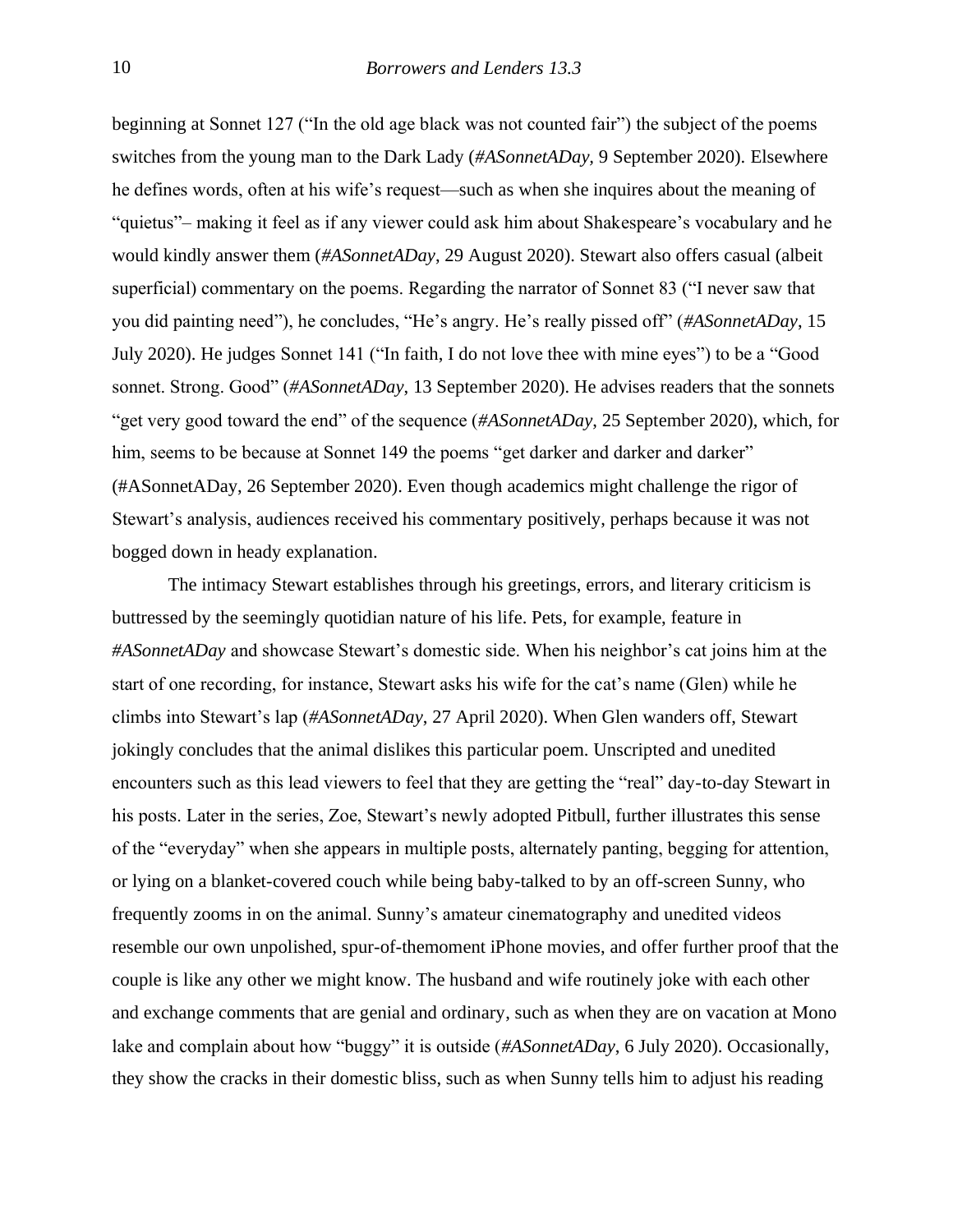glasses because they are "cockeyed," he looks slightly annoyed (*#ASonnetADay*, 4 August 2020). During most of these encounters, Stewart is dressed casually, in hoodies and tee shirts advertising his personal musical tastes and politics, as were, no doubt, many watching him, further underscoring the actor's ostensible similarity to his audience.

The unique circumstances under which he recorded himself reading the *Sonnets* deepened the connection between Stewart and his viewers. As Larabee observes, "A big disaster intensifies such connections [...] as audiences look for meaning, direction, and emotional outlet" (Larabee 2020, 257). This intensification is illustrated in *#ASonnetADay* by many followers who express a presumed closeness "to remote persons far beyond our kith and kin," developing what sociologist Chris Rojek calls "para-social" relationships (Larabee 2020, 257). One viewer refers to Stewart as "uncle Pat"; another writes, "'Pity the world' without Sir Patrick Stewart. He always feels like family"; and a third tells Stewart, "You, sir, are honestly my second Dad. Thank you so much from the deepest-depths of my heart. I do really love you, so much."<sup>7</sup> Viewers also express closeness when responding to Stewart's apologies for posting a video late or for giving a subpar reading of a sonnet, assuring him there is no need to be sorry. While Stewart actively cultivated these relationships by appearing avuncular, witty, and welcoming, the pandemic simultaneously permitted viewers access to details in the actor's life they would not have been privy to under "normal" circumstances and thus encouraged their feelings of intimacy with Stewart.

The "dad" Stewart became to some viewers is indicative of the "intensified domesticity" that was revealed in many male stars' pandemic videos; "the spectacle of action heroes—who would normally be racing to save the day—placidly reveling in domesticity," included figures like Arnold Schwarzenegger, Sam Neill, Samuel L. Jackson, and Patrick Stewart (Larabee 2020, 257). Like the other male celebrities, Stewart establishes a connection with his viewers at the intersection between gender and the domestic sphere: "The masculinity portrayed in these [male stars' lockdown] videos takes pleasure in a benign, if attractively odd, domesticity" (Larabee 2020, 258). This domesticity was apparent when Stewart is sitting in a chaise lounge outside his home shelling cranberry beans at the start of one post. The moment was, obviously, staged, but it gave the impression of Stewart's relationship to the domestic sphere typically associated with women. He immediately clarifies that he is not a skilled cook, and so is exclusively assigned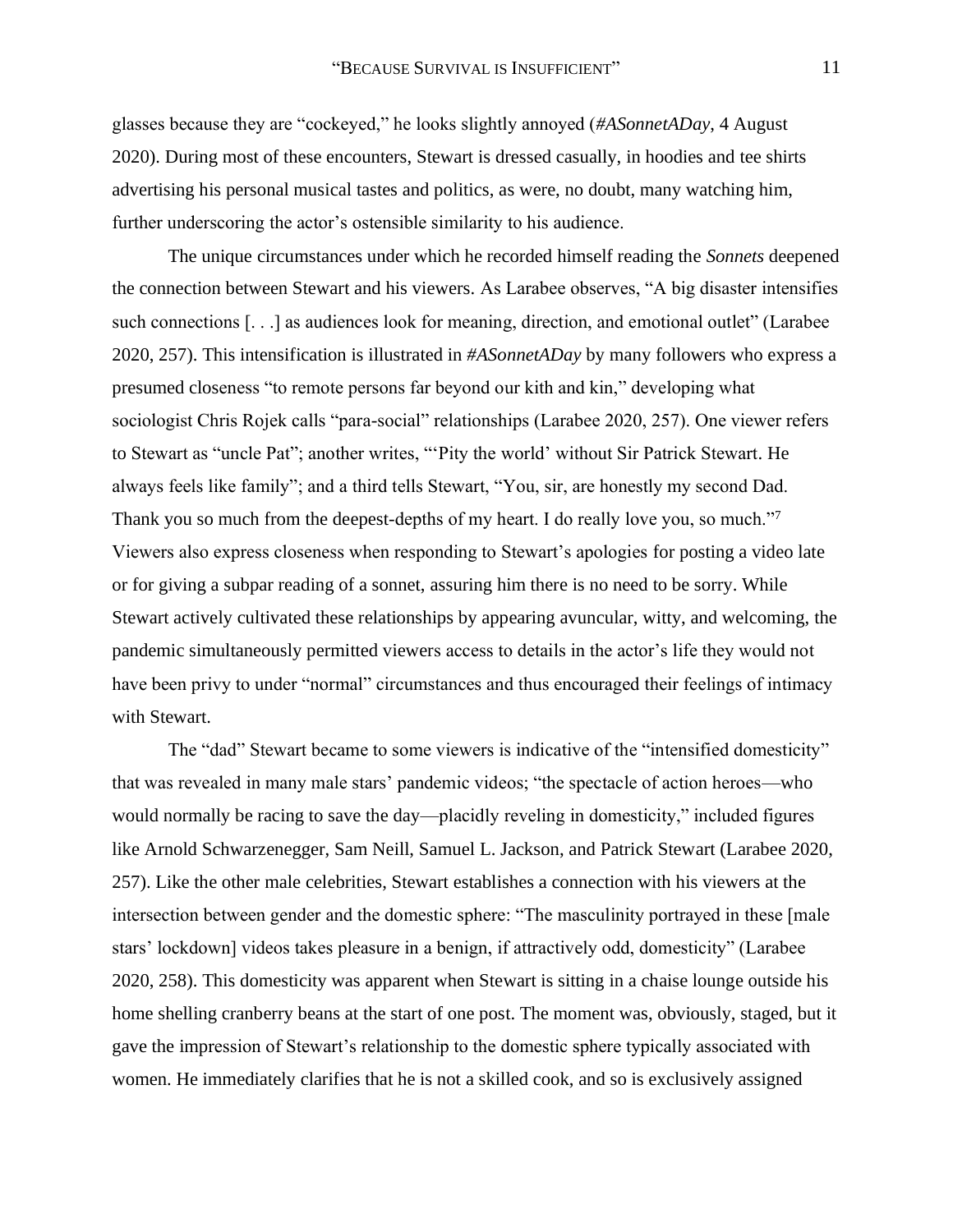tasks such as this. He says he puts up with "being committed to doing all of this darn shelling because the end result is going to make it all worthwhile," and then advises viewers how to prepare these "absolutely delicious" beans before setting his bowl aside to read Sonnet 77 ("Thy glass will show thee how thy beauties wear") (*#ASonnetADay*, 8 July 2020). Stewart's established masculinity—communicated by his body in the posts and, one imagines, the roles he played prior to *#ASonnetADay*<sup>8</sup>—allows him to feel comfortable performing domestic tasks such as this. Similarly, in another post, when he sports Sunny's straw hat while reading outside (fig. 3), Stewart cheerily jokes with the audience, "I hope my hat is not too much of a distraction" (*#ASonnetADay*, 8 May 2020). Wearing a woman's accessory, chuckling, and lounging in the sun, Stewart illustrates Larabee's point regarding how male celebrities were perceived by their fans during lockdown: "If celebrities are para-kin, then these are the dotty uncles, part of—but not quite part of—ordinary family life" (Larabee 2020, 258).



*Figure 3. Stewart wearing his wife's hat (*#ASonnetADay*, 8 May 2020).* 

Yet, though many viewers may have "dotty uncles" who behave similarly to Stewart, they are repeatedly made aware that the actor's life is not identical to theirs. Stewart's \$4.3 million, 4,500 square foot home in historic Hancock Park, Los Angeles, which features prominently in *#ASonnetADay*, presents the most glaring difference. That the Instagram posts feature various parts of this house is a significant point of tension in the series: viewers feel at home, as they become familiar with many spaces in and around Stewart's house; yet, at the same time, they are aware that this is a fabulous mansion, one beyond their means, and, likely,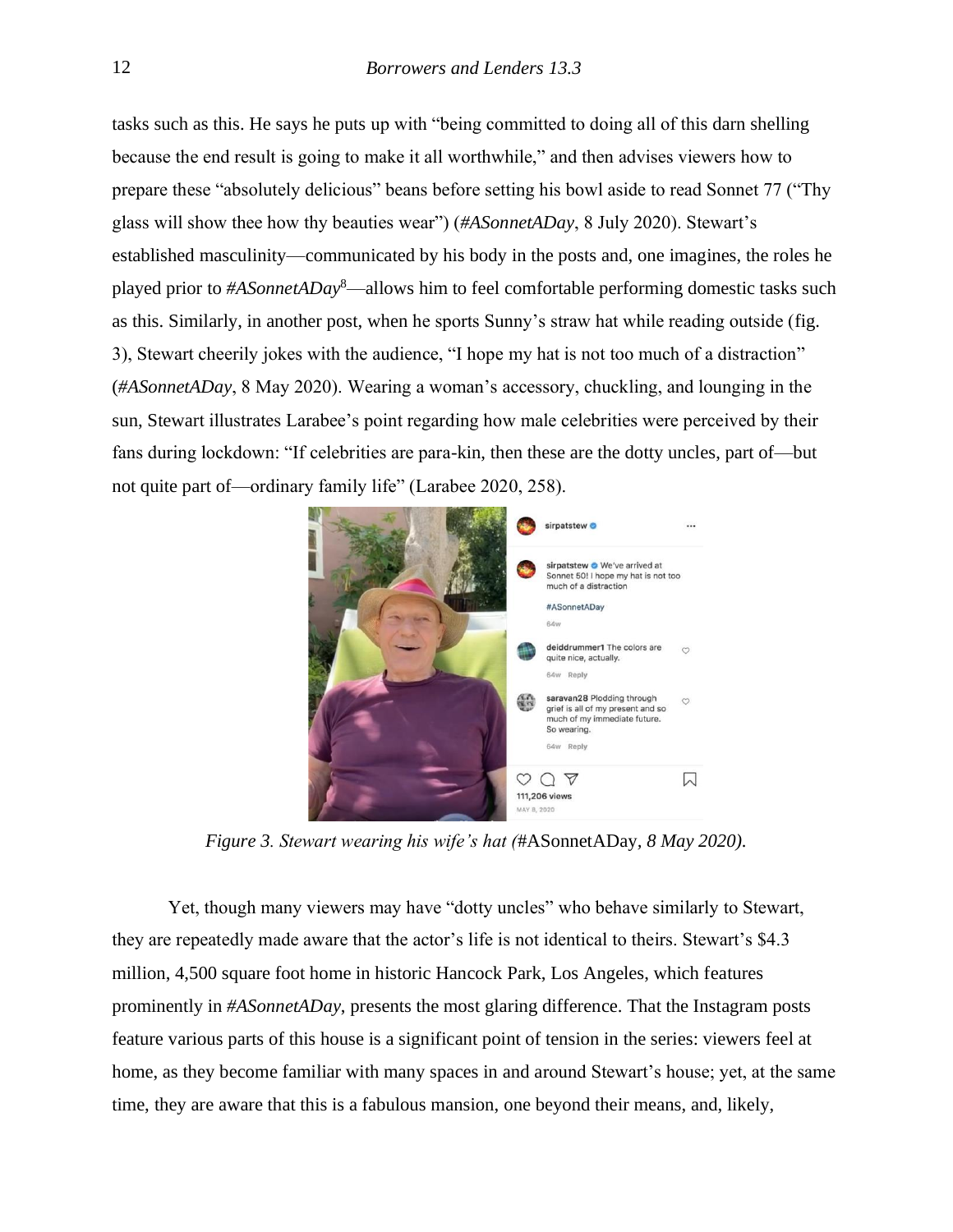decorated and kept clean by employees rather than by the owners. The pool and its surrounding lounge and grilling area, for example, which are featured when guest reader Jonathan Frakes appears, confirms that the grounds are luxurious. At that reading, Stewart introduces his friend at one end of a long table—physically distanced, as the pandemic required—while causally holding a glass of white wine (*#ASonnetADay*, 16 May 2020).

Like the space, and the appearance of another famous celebrity, the alcoholic beverages remind viewers of Stewart's privileged lifestyle. Early in the series, the actor often appears to be drinking high-end cocktails, the contents of which viewers speculate upon, though the actor never confirms. Later in *#ASonnetADay*, he is explicit about his tastes, praising champagne ("One thing I love about champagne is that you can just take a sip and it tastes as if you've had a mouthful"), wine ("A little rosé among the roses."), and martinis. This last beverage is trotted out in celebration of arriving at the last sonnet in the sequence, and with it comes another marker of Stewart's class. Noting that "you can't wear a tuxedo and not have a martini in your hand," Stewart reveals his expectations for celebrating such a milestone (fig.4) and is marked as a member of the elite class—a far cry from his humble beginnings in the North of England (*#ASonnetADay*, 3 October 2020). This upper-class status underwrites Stewart's lessons on Shakespeare, giving weight to the actor's readings.



*Figure 4. Stewart in a tuxedo and drinking a martini (*#ASonnetADay*, 3 October 2020).* 

Is it thus only a member of the elite class, a knight of the British empire,  $9$  who can explain to us what Shakespeare means and how he should sound?<sup>10</sup> Or, is Stewart our "dotty" uncle," the goofy, avuncular figure in the armchair next to us who casually chats about the Bard?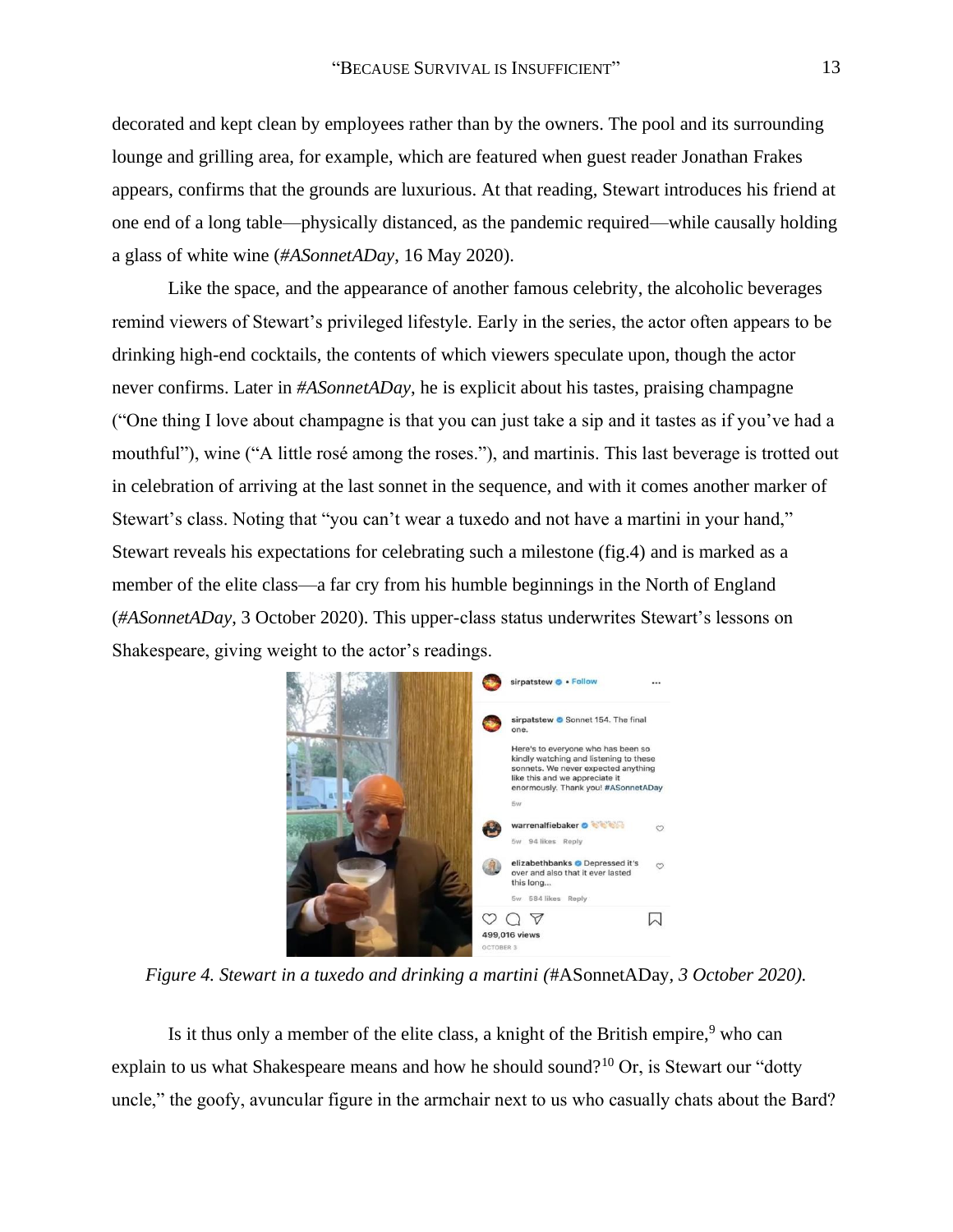Just as two Shakespeares are in tension in *#ASonnetADay*, so it is with Stewart, who is both average and exceptional, both welcoming and privileged. In the series, Shakespeare and Stewart exist at an intersection of opposites: both are celebrities whose reputations are tied to elite *and* popular culture and whose politics are sometimes muffled and sometimes magnified. As Shakespeare "so habitually offer[s] competing perspectives" in his work (Shapiro 2020, xxvi), so too does Stewart's presentation offer competing perspectives of the playwright and of himself in *#ASonnetADay*. That such oppositions would emerge in Stewart's series is not surprising, for adaptations are inherently built on opposing forces; audiences of adaptations are compelled to toggle between old and new, "original" and adaptation, past and present, Shakespeare and not-Shakespeare, sameness and difference. In *#ASonnetADay*, the irreconcilable tension between routine and surprise permeates the series and holds the key to understanding why this adaptation was so appealing to viewers living through a pandemic.

#### "You are better than Xanax"

Overall, viewers responded positively to *#ASonnetADay*, describing Stewart's videos as soothing and comforting, an antidote to the stress brought on by the pandemic. One comment stands out as expressing the unique role Stewart's adaptation played during lockdown: gemsetloves writes, "You are better than Xanax" (*#ASonnetADay*, 21 May 2020). Explicitly articulating *#ASonnetADay*'s powerful and unique function, this remark echoes the series' hashtag title as it implies that Stewart's project is medicinal, a prophylactic meant to ward off potential unwellness brought on by the pandemic.<sup>11</sup> The mention of Xanax in particular suggests that *#ASonnetADay* alleviates the anxiety and panic that were common responses to our new and uncertain circumstances in 2020. Overstatement perhaps, though the notion that an adaptation might serve a potent function in the context of a pandemic, is worth consideration. What is it about *#ASonnetADay* that provides comfort in this context, and what might this series' appeal tell us about the reception of adaptation during a global crisis?

The answer to these questions lies at the intersection between the repetition and difference that is inherent in adaptations and in the unique circumstances of 2020. Stewart's audience expressed mixed feelings about sameness while in lockdown. Born of our repeated days spent at home, not knowing which part of the week it was became a common complaint and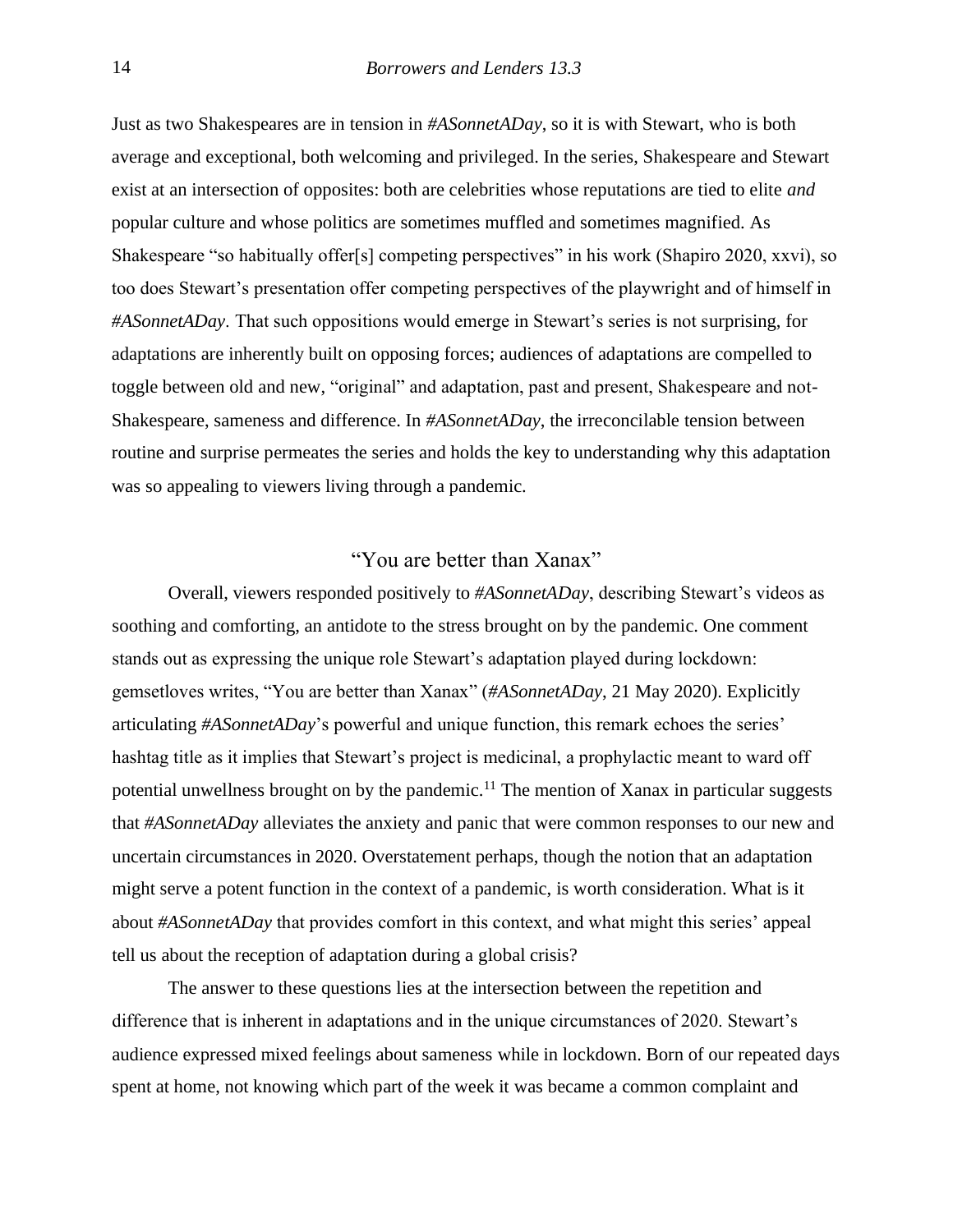something Stewart joked about when posting Sonnet 39: "(Note: Recorded yesterday for Sunday but had some technical difficulties in posting. What's a Sunday now anyway?)" (*#ASonnetADay*, 27 April 2020). His viewers similarly noted this feeling of monotony: "Truly wonderful Sir. Thank you for your time in helping relieve our tedious days," wrote archievesadvisor. "Yes, the days are kinda in a flow currently," agreed tine.wb.333 (*#ASonnetADay*, 27 April 2020).

And yet, in the midst of laments about sameness, many viewers expressed joy at watching Stewart regularly:

> A sonnet with my morning tea kickstarts my day.  $\bullet$  (the.crusher.66, responding to *#ASonnetADay*, 29 April 2020)

Thank you soooo much . . . I'm working from home . . . 7 weeks now and when I take my lunch break, I listen to SPS…it just makes me happy. Well wishes to you and your family from San Diego CA  $\blacktriangledown$  (mjcuttineaux, responding to *#ASonnetADay*, 29 April 2020)

I end my day with your heartfelt sonnets thank you Sir Patrick. (gigiandpo, responding to *#ASonnetADay*, 26 March 2020)

That Stewart's readings have become one with the habits of viewers' days—having one's first cup of tea, eating lunch at midday, and getting ready for bed—underscores not only their potency but also their routineness. One fan went so far as to liken *#ASonnetADay* to her regular religious practice, further emphasizing the ritualistic nature of some viewers' relationship with the series:

> First I watch the Morning Prayer from the Dean of Canterbury Cathedral, THEN Sir Patrick reading a sonnet. I can face whatever the day has to offer armed with these two beautiful men. Bless you both!! (queenzenyatta, responding to *#ASonnetADay*, 27 April 2020)

Audiences' simultaneous laments about sameness and their celebrations of ritual and repetition may initially seem counterintuitive. How could those in lockdown both dread that their days were identical and yet desire to listen every day to a Shakespearean sonnet read by the same  $man?$ <sup>12</sup>

Linda Hutcheon's description of adaptation as "repetition, but repetition without replication"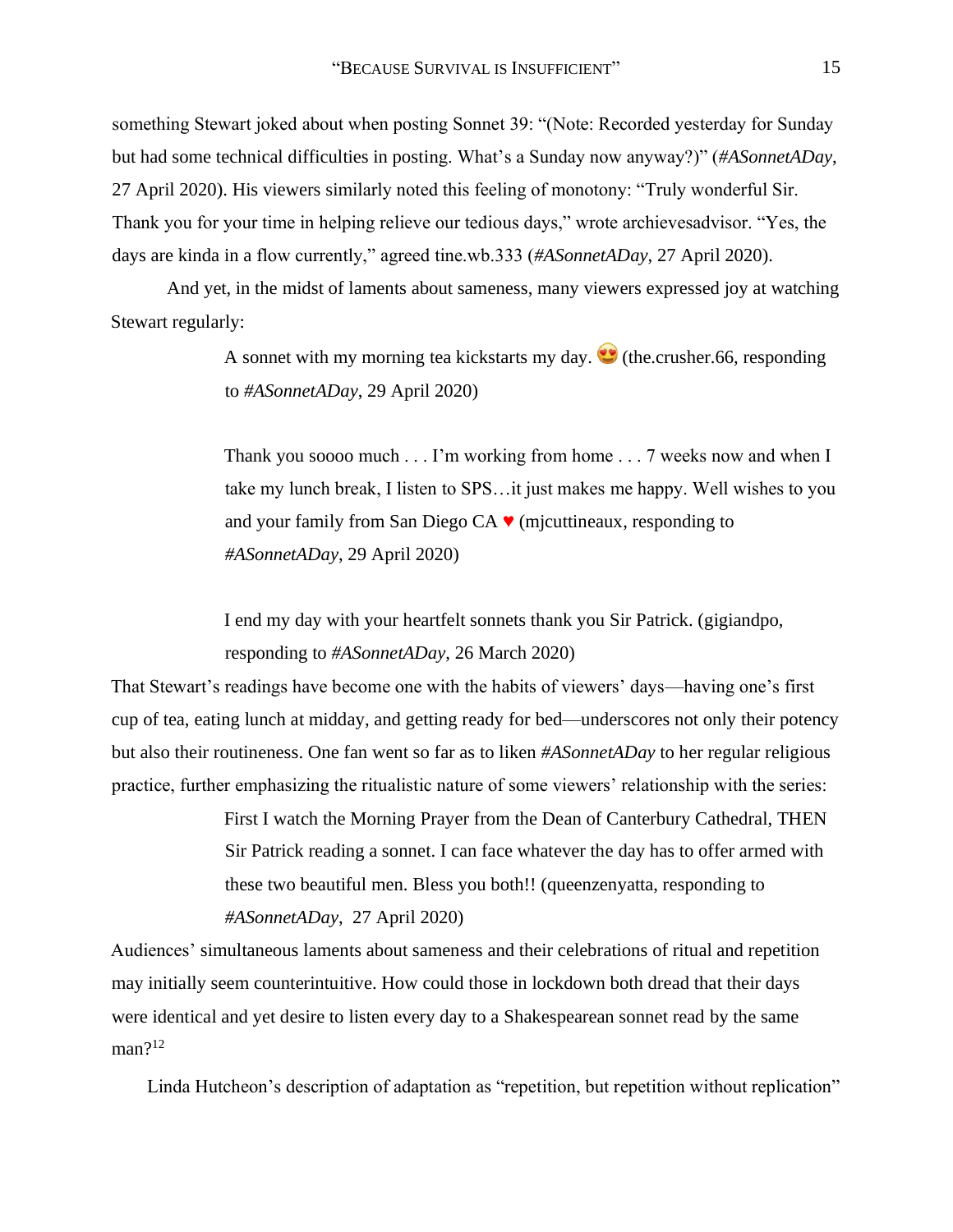(Hutcheon 2013, 7) helps to unpack this paradox. The pleasure in adaptation, Hutcheon asserts, "comes simply from repetition with variation, from the comfort of ritual combined with the piquancy of surprise"; "the conservative comfort of familiarity is countered [in adaptation] by the unpredictable pleasure of difference" (Hutcheon 2013, 4, 173). Stewart's sonnet series provided viewers with both ritual/comfort/familiarity and newness/surprise/difference. On the one hand, *#ASonnetADay* has a recognizable and repeated format, including Stewart's greeting, the reading of a sonnet, the Folger Shakespeare edition of the poems, the setting, and the filming technique. Yet, simultaneously, viewers occasionally got commentary, a new location in or around Stewart's estate, a prop—such as a cat, a drink, or a hat—a blooper, or a different pair of glasses. This combination of repetition and difference is visually underscored in the Instagram format, which shows still images from each video posting. Looking at SirPatStew's page, we see photo after photo of him about to read a sonnet (repetition); yet, each image varies slightly in terms of setting, costume, props, and, occasionally, reader (difference) (fig. 5). Technology in this instance concretely illustrates Hutcheon's theoretical point about adaptation possessing similarity and difference simultaneously.



*Figure 5. Stewart reading various sonnets on different days.*<sup>13</sup>

It is noteworthy that *#ASonnetADay*'s audience felt both comfort in hearing Stewart read each day and delight at the differences they observed in his posts. Viewers' ostensibly conflicting feelings about repetition and variation invite us to consider the unique function that adaptations serve in the midst of a pandemic that has led to lockdowns, quarantines, curfews, and workfromhome orders. In the midst of such a global crisis, a population that that craves something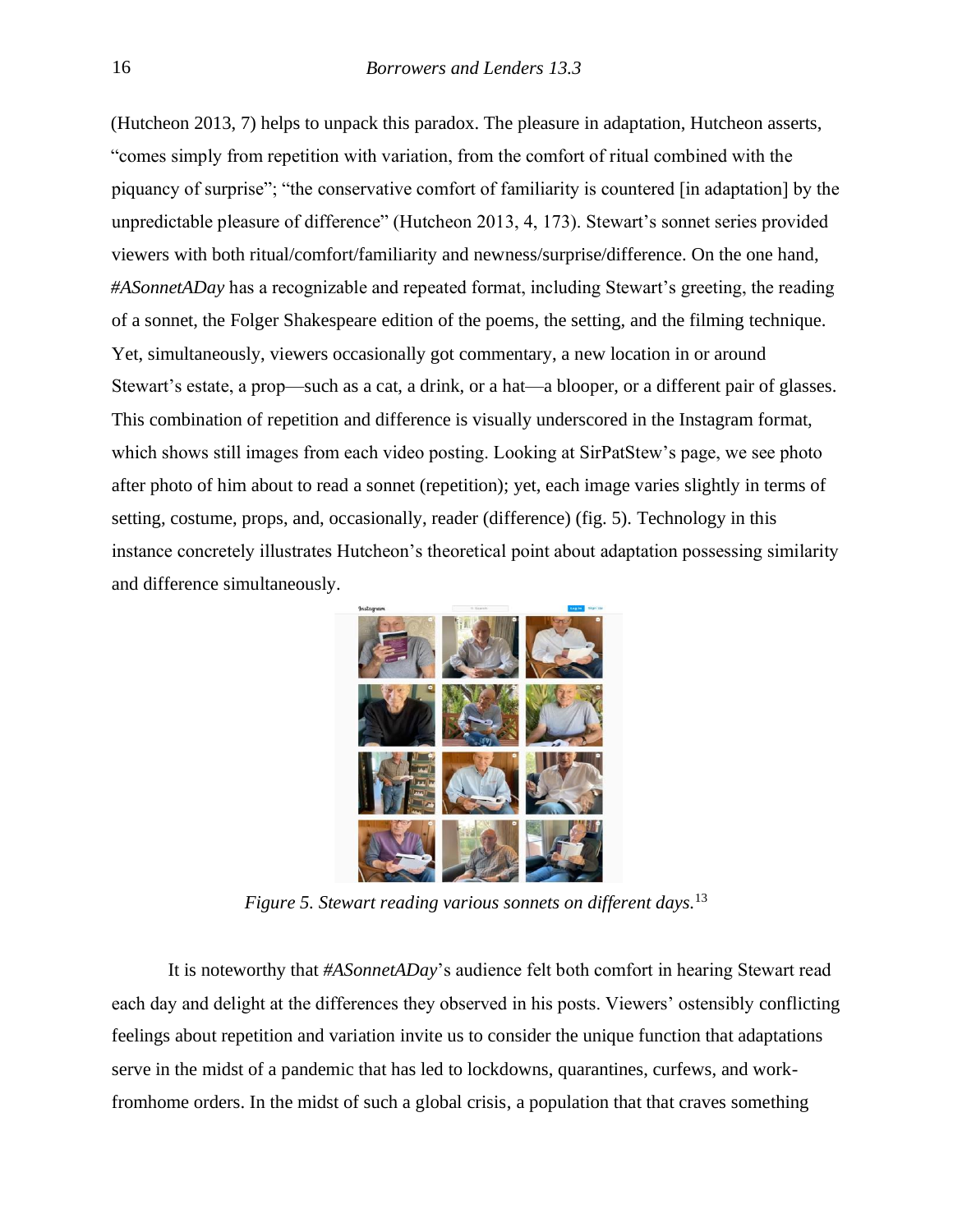new and surprising in the face of a monotonous life and yet simultaneously finds solace in certainty and ritual is the ideal audience for adaptations. As we continue to endure the COVID-19 pandemic, viewings of adaptations will likely rise because they fulfill our needs and desires by their very nature. If as Hutcheon has noted, "context conditions meaning" (Hutcheon 2013, 145), then we might take note of the ways in which a pandemic affects both the creation and reception of adaptation. For certainly, as *#ASonnetADay* illustrates, adaptations have the ability to play a unique role in our lives once survival is deemed to be insufficient.

#### **Notes**

- <sup>1</sup> In the context of the episode, "Survival Instinct," aired on 29 September 1999, the line indicated that living beings would rather choose their own destiny than submit to a prescribed existence, even when the price for agency is high.
- <sup>2</sup> Stephen Purcell observes that although the novel seems to waiver between whether the performance of Shakespeare in a post-apocalyptic world is "hardly worth it" or "noble" (Mandel 2015, 119), the positive ending of *Station Eleven* indicates its endorsement of "a humanist understanding of theatre's value" (Purcell 2016, 72). This position is underscored by the fact that

Kirsten has "*Survival is insufficient* [. . .] tattooed on her left forearm" (Mandell 2015, 119). Philip Smith, on the other hand, sees the motto as indicative of the novel's interest in history. He comments that "we might expound [from the phrase] that survival means more than just continuing to live—to survive one must maintain a past" (Smith 2016, 297).

- <sup>3</sup> See Buhler, Christopher, Hegarty, Houlahan, Pendergast, and Reinheimer for differing treatments of *Star Trek*'s presentation of Shakespeare.
- <sup>4</sup> Though he is sometimes explicit about the nature of his displeasure, Stewart is notably silent on the subject of the poet's attitude toward race, e.g., he will not read Sonnet 131 ("Thou art as tyrannous, so as thou art"), "because I don't like it." Stewart also never discusses the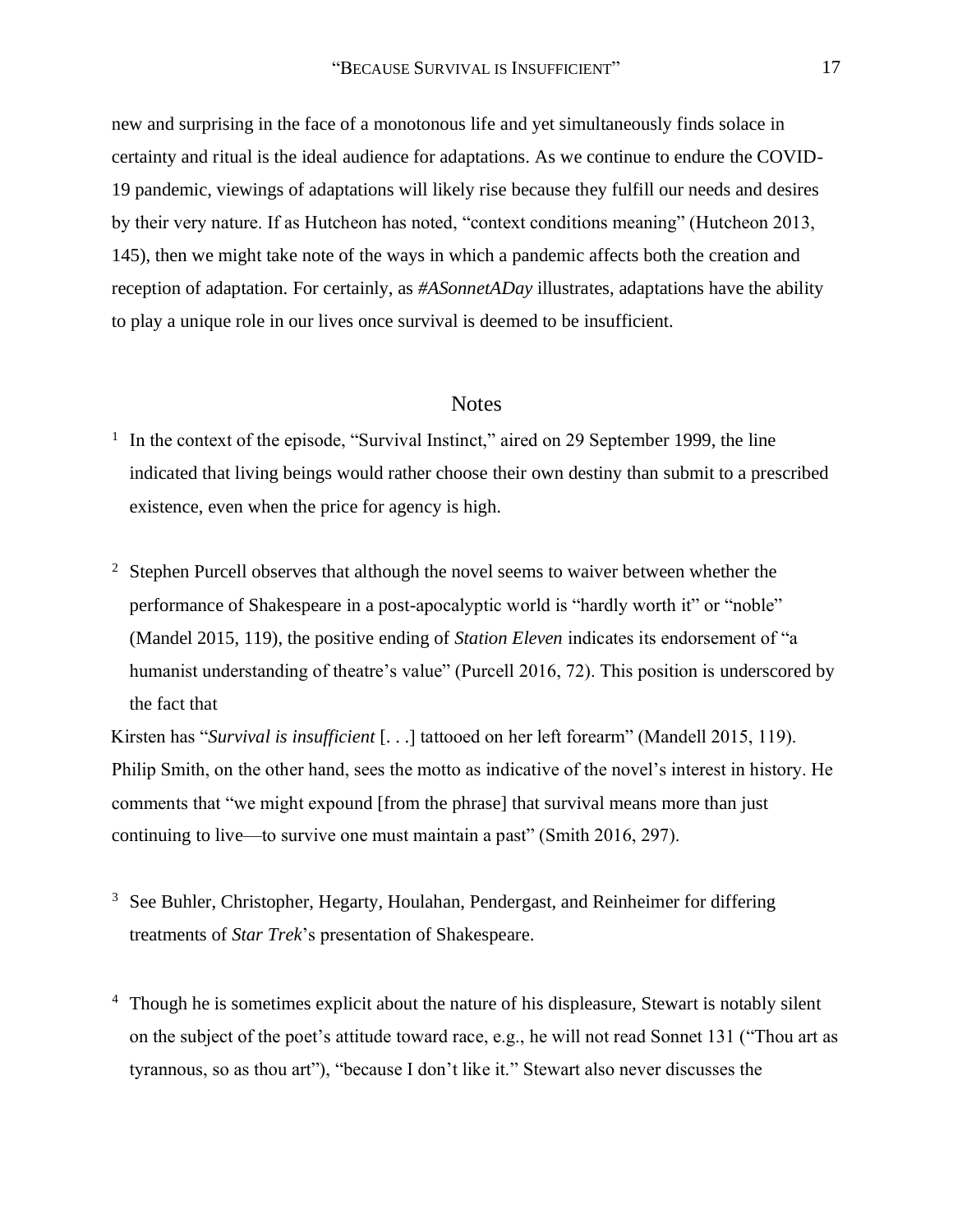possibility of same-sex desire in the *Sonnets*. For other poems and topics that Stewart skips, see Appendix B.

- <sup>5</sup> This comment comes from perryross9 in response to Sonnet 138.
- <sup>6</sup> In Thompson's interview on NPR's *Code Switch* podcast, she makes the point that the image of a universal Shakespeare who is unquestioningly good for us needs to be resisted.
- <sup>7</sup> These responses to *#ASonnetADay* come from janilani (29 March 2020), patmullarkey (22 March 2020), and rtwod2 (26 March 2020), respectively.
- <sup>8</sup> Comments in *#ASonnetADay* often focused on Stewart's body ("Not to diminish from the power of the reading, but way to rock that bicep, Sir" [natashainla, 23 March 2020]), and his masculinity has also been noted more broadly (David Tennant's statement on the occasion of Stewart's 80<sup>th</sup> birthday, "He's so strapping and virile" [qtd in Weigand, Shoard, and Moses 2020, np]).
- <sup>9</sup> Stewart was awarded his OBE in 2010.
- <sup>10</sup> Stewart was born into a family of limited means; this combined with his native Northern accent would have marked him as unsuited to wield such cultural authority. At a young age, however, his acting teacher emphasized that he "lose that accent" and "work on what was called RP, received pronunciation, which is how people on the BBC—newsreaders on the BBC spoke like that." The actor notes that he often code switched as a young man and comments on the class-related ramifications of occasionally not doing so: "Weekends when I worked with [. . .] my acting teacher, who had a beautiful accent and a beautiful voice, I would attempt to speak RP. And then Monday to Friday when I was at school, I spoke with a broad Yorkshire accent. And sometimes I would get them mixed up and, oh, did that get me in trouble with my friends" (Briger 2020, np).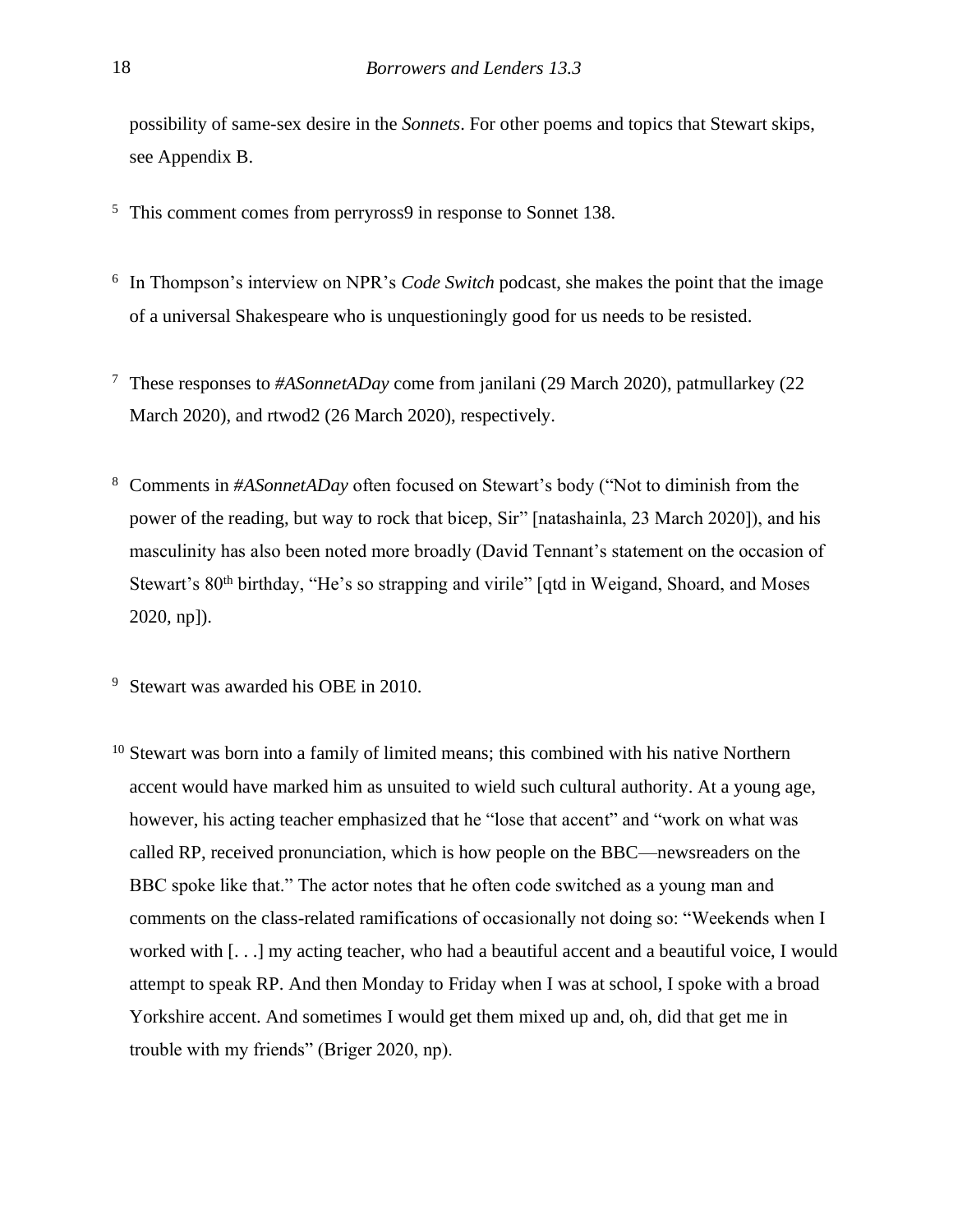- $11$  The series title is Stewart's adaptation of a well-worn proverb he recalled his mother reciting when he was a child: "An apple a day keeps the doctor away." In the context of the COVID-19 pandemic, Stewart proposed, "How about 'a sonnet a day keeps the doctor away'?" (*#ASonnetADay*, 22 March 2020).
- $12$  This is in contrast to actors from the Royal Shakespeare Company who also recorded their dramatic readings of the sonnets during lockdown. Rather than the ritual and routine of Stewart's readings, the RSC recordings were performed by several different actors, usually in front of nondescript backgrounds, without commentary or daily life intruding. They did not aim for coverage either; they read the following sonnets only: 2, 4, 17, 18, 20, 66, 71, 105, 116, 130. See

"Sonnets in Solitude": [https://www.rsc.org.uk/shakespeares-sonnets/sonnets-in-solitude.](https://www.rsc.org.uk/shakespeares-sonnets/sonnets-in-solitude) 

<sup>13</sup> From left to right, top to bottom, images are from *#ASonnetADay*, 20 August 2020, 18 August 2020, 17 August 2020, 16 August 2020, 15 August 2020, 14 August 2020, 13 August 2020, 12 August 2020, 11 August 2020, 9 August 2020, 8 August 2020, 7 August 2020.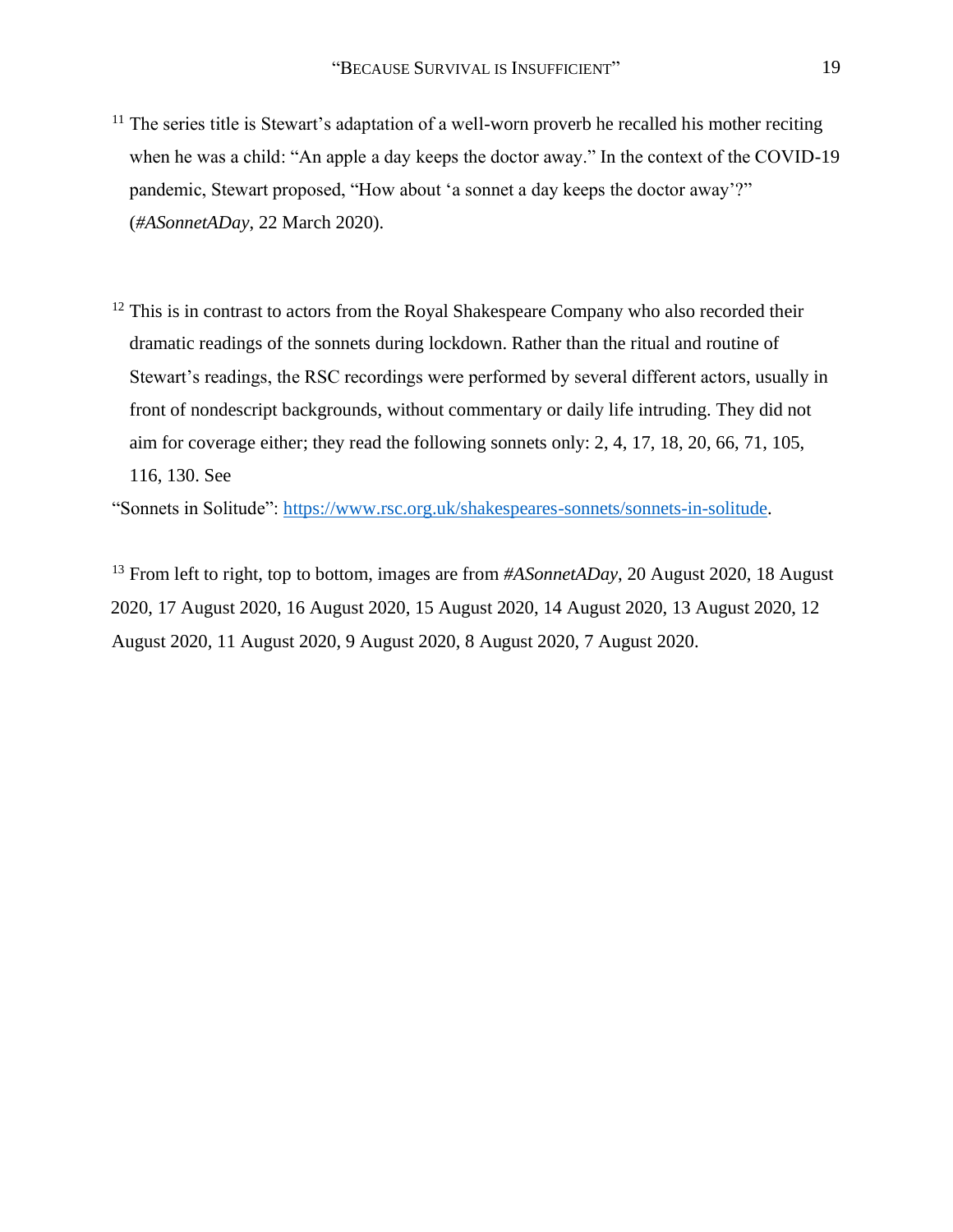### References

- Bianculli, David. 2020. "Intriguing 'Star Trek' Reboot Sends Patrick Stewart's Picard Back Into Space." *Fresh Air*, *NPR*. January 23, 2020. Accessed 9 August 2021. [https://www.npr.org/2020/01/23/798875755/intriguing-star-trek-reboot-sends](https://www.npr.org/2020/01/23/798875755/intriguing-star-trek-reboot-sends-patrick-stewart-s-picard-back-into-space)[patrickstewart-s-picard-back-into-space.](https://www.npr.org/2020/01/23/798875755/intriguing-star-trek-reboot-sends-patrick-stewart-s-picard-back-into-space)
- Briger, Sam, interviewer. "Patrick Stewart on His Return to *Star Trek*: 'I'm Braver Now Than I Was.'" *Fresh Air*, NPR. 2 July 2020. Accessed 9 August 2021. [https://www.npr.org/2020/07/02/886003667/patrick-stewart-on-his-return-to-star-trek-i](https://www.npr.org/2020/07/02/886003667/patrick-stewart-on-his-return-to-star-trek-i-m-braver-now-than-i-was)[mbraver-now-than-i-was.](https://www.npr.org/2020/07/02/886003667/patrick-stewart-on-his-return-to-star-trek-i-m-braver-now-than-i-was)
- Buhler, Stephen M. 1995. "'Who Calls Me Villain?' Blank Verse and Black Hat." *Extrapolation: A Journal of Science Fiction and Fantasy* 36, no. 1: 18-27.
- Carlson, Marvin. 2003. *The Haunted Stage: The Theatre as Memory Machine*. Ann Arbor: University of Michigan Press.
- Christopher, Brandon. 2019. "*Star Trek*'s Shakespeare Problem." In *Shakespeare On Stage and Off*, edited by Kenneth Graham and Alysia Kolentsis, 230-240. Montreal & Kingston: McGill-

Queen's Press.

- Hegarty, Emily. 1995. "Some Suspect of Ill: Shakespeare's Sonnets and 'The Perfect Mate'." *Extrapolation: A Journal of Science Fiction and Fantasy* 36, no. 1: 55-64.
- Holloway, Daniel. 2020. "*Star Trek*: Patrick Stewart on Why He Returned to the Final Frontier" *Variety*, 8 January 2020. Accessed 9 August 2021. [https://variety.com/2020/tv/features/patrick-stewart-star-trek-picard-cbs-all](https://variety.com/2020/tv/features/patrick-stewart-star-trek-picard-cbs-all-access-1203459573/)[access1203459573/.](https://variety.com/2020/tv/features/patrick-stewart-star-trek-picard-cbs-all-access-1203459573/)
- Houlahan, Mark. 1995. "Cosmic Hamlets? Contesting Shakespeare in Federation Space." *Extrapolation: A Journal of Science Fiction and Fantasy* 36, no. 1: 28-37.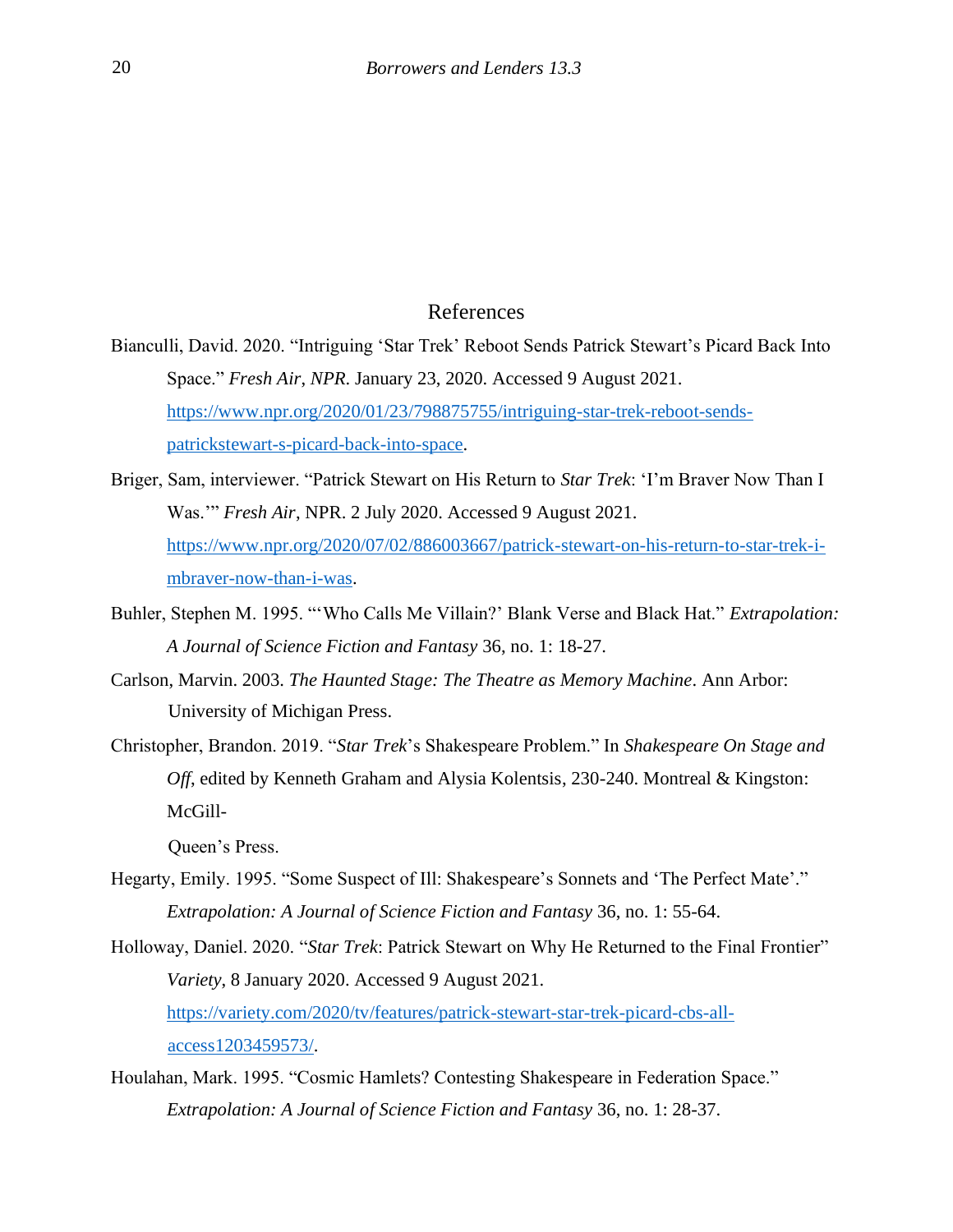- Hutcheon, Linda, with Siobhan O'Flynn. 2013. *A Theory of Adaptation*, 2nd edition. New York: Routledge.
- Larabee, Ann. 2020. "Celebrity, Pandemic, and Domesticity." *The Journal of Popular Culture* 53, no. 2: 257-260.
- Mandell, Emily St. John. 2015. *Station Eleven*. New York: Vintage.
- Pendergast, John S. 1995. "A Nation of Hamlets: Shakespeare and Cultural Politics." *Extrapolation: A Journal of Science Fiction and Fantasy* 36, no. 1: 10-17.
- Purcell, Stephen. 2016. "Synecdoches and Symbols: Fictional Performances of *King Lear*." *Litteraria Pragensia* 52, no. 26: 58-76.
- *Picard*. Season 1, episode 1, "Remembrance." Aired January 23, 2020, on CBS.
- *Picard*. Season 1, episode 10, "Et in Arcadia Ego: Part 2." Aired 26 March 2020, on CBS.
- Reinheimer, David. 1995. "Ontological and Ethical Allusion: Shakespeare in *The Next Generation.*" *Extrapolation: A Journal of Science Fiction and Fantasy* 36, no. 1: 46-54.
- Salkowitz, Rob. "Was 'Picard' Season 1 Strong Enough To Carry CBS All Access Into Contention?" *Forbes*. 27 March 2020. Accessed 9 August 2021. [https://www.forbes.com/sites/robsalkowitz/2020/03/27/was-picard-season-one](https://www.forbes.com/sites/robsalkowitz/2020/03/27/was-picard-season-one-strong-enough-to-carry-cbs-all-access-into-contention/?sh=bff0fb84be9e)[strongenough-to-carry-cbs-all-access-into-contention/?sh=bff0fb84be9e.](https://www.forbes.com/sites/robsalkowitz/2020/03/27/was-picard-season-one-strong-enough-to-carry-cbs-all-access-into-contention/?sh=bff0fb84be9e)
- Sepinwall, Alan. 2020. "'Star Trek: Picard' Review: The Great Beyond: Sir Patrick Stewart is back as Captain Jean-Luc Picard in a new CBS All Access spin-off, and resistance is futile." *Rolling Stone*. 23 January 2020. Accessed 9 August 2021. [https://www.rollingstone.com/tv/tv-reviews/star-trek-picard-cbs-review-938164/.](https://www.rollingstone.com/tv/tv-reviews/star-trek-picard-cbs-review-938164/)
- Shakespeare, William, 2006. *Shakespeare's Sonnets and Poems*. Edited by Barbara A. Mowat and Paul Werstine. Folger Shakespeare Library. New York: Washington Square Press.
- Shakespeare, William. 2019. *The Tempest*. Edited by Virginia Mason Vaughan and Alden T. Vaughan. The Arden Shakespeare, 3rd edition. London: Bloomsbury Arden Shakespeare.
- Shapiro, James. 2020. S*hakespeare in a Divided America: What His Plays Tell Us About Our Past and Future*. New York: Penguin.
- Smith, Philip. 2016. "Shakespeare, Survival, and the Seeds of Civilization in Emily St. John Mandel's *Station Eleven*." *Extrapolation* 57, no. 3: 289-303.